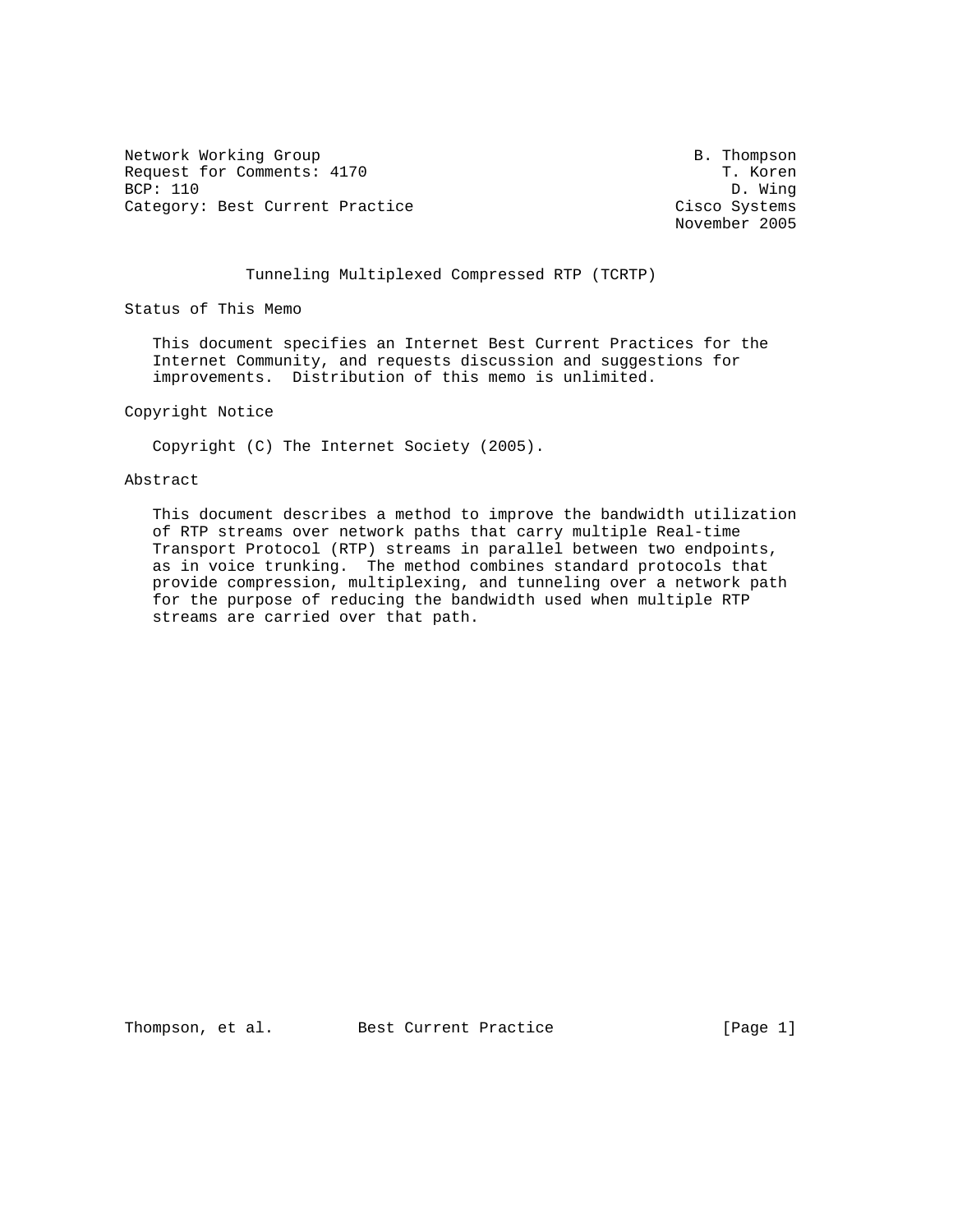# Table of Contents

|    | 2. Protocol Operation and Recommended Extensions 4             |
|----|----------------------------------------------------------------|
|    |                                                                |
|    |                                                                |
|    | 2.2.1. Synchronizing ECRTP States 5                            |
|    |                                                                |
|    |                                                                |
|    | 2.3.1. PPP Multiplex Transmitter Modifications for             |
|    |                                                                |
|    | 2.3.2. Tunneling Inefficiencies  8                             |
|    |                                                                |
|    |                                                                |
|    |                                                                |
|    |                                                                |
|    |                                                                |
|    |                                                                |
|    | 3.3. Bandwidth Calculation for Voice and Video Applications 10 |
|    | 3.3.1. Voice Bandwidth Calculation Example 12                  |
|    | 3.3.2. Voice Bandwidth Comparison Table 13                     |
|    | 3.3.3. Video Bandwidth Calculation Example 13                  |
|    |                                                                |
|    | 3.3.5. TCRTP over Non-ATM Networks 14                          |
|    | 4. Example Implementation of TCRTP 15                          |
|    | 4.1. Suggested PPP and L2TP Negotiation for TCRTP 17           |
|    |                                                                |
|    |                                                                |
|    |                                                                |
|    |                                                                |
|    | 4.3.1. Tunnel Establishment 19                                 |
|    | 4.3.2. Session Establishment 19                                |
|    |                                                                |
|    |                                                                |
|    |                                                                |
| 7. |                                                                |
|    |                                                                |
|    | 7.2.                                                           |

Thompson, et al. Best Current Practice [Page 2]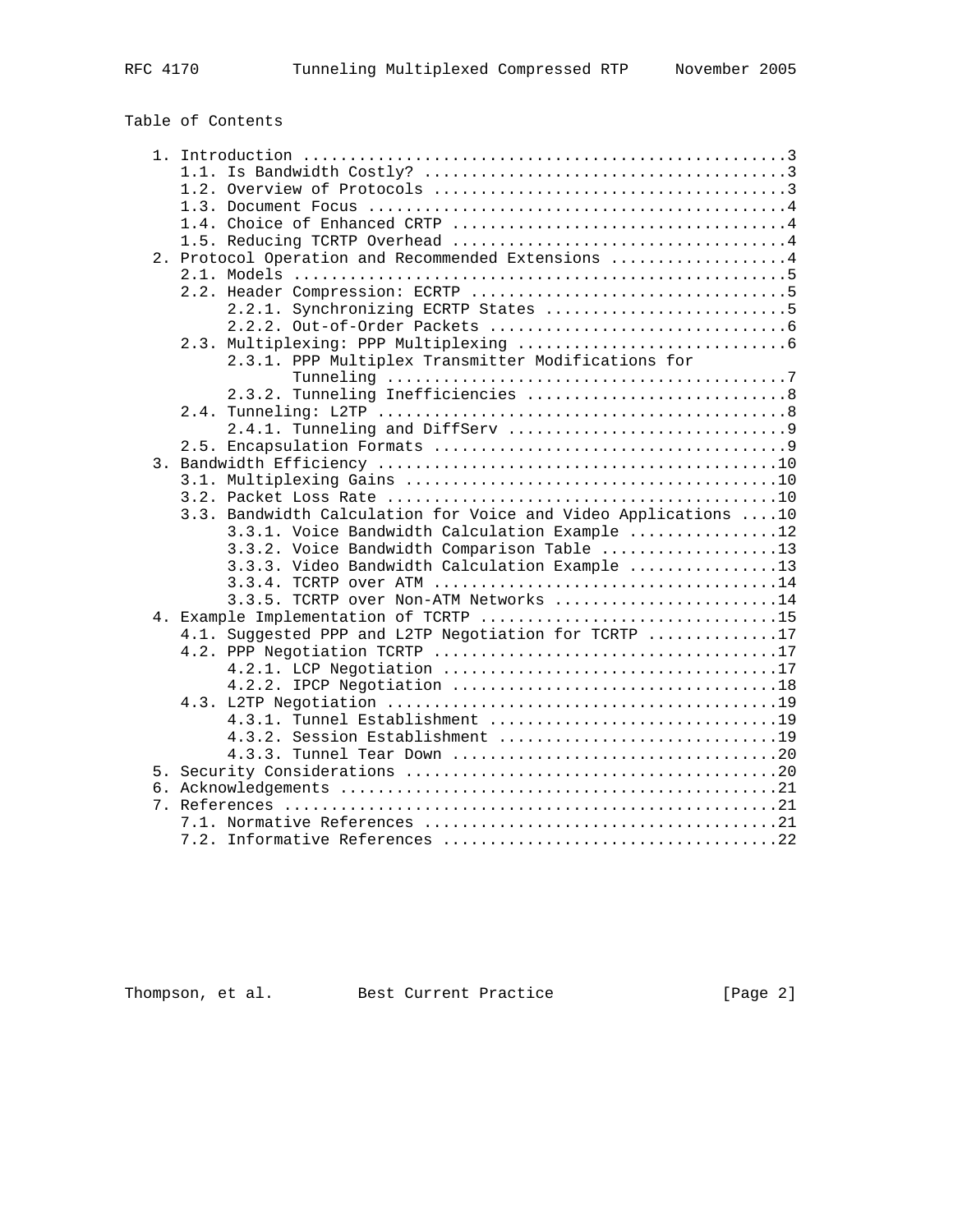## 1. Introduction

 This document describes a way to combine existing protocols for compression, multiplexing, and tunneling to save bandwidth for some RTP applications.

## 1.1. Is Bandwidth Costly?

 On certain links, such as customer access links, the cost of bandwidth is widely acknowledged to be a significant concern. protocols such as CRTP (Compressed RTP, [CRTP]) are well suited to help bandwidth inefficiencies of protocols such as VoIP over these links.

 Unacknowledged by many, however, is the cost of long-distance WAN links. While some voice-over-packet technologies such as Voice over ATM (VoAAL2, [I.363.2]) and Voice over MPLS provide bandwidth efficiencies (because both technologies lack IP, UDP, and RTP headers), neither VoATM nor VoMPLS provide direct access to voice over-packet services available to Voice over IP. Thus, goals of WAN link cost reduction are met at the expense of lost interconnection opportunities to other networks.

 TCRTP solves the VoIP bandwidth discrepancy, especially for large, voice-trunking applications.

1.2. Overview of Protocols

 Header compression is accomplished using Enhanced CRTP (ECRTP, [ECRTP]). ECRTP is an enhancement to classical CRTP [CRTP] that works better over long delay links, such as the end-to-end tunneling links described in this document. This header compression reduces the IP, UDP, and RTP headers.

Multiplexing is accomplished using PPP Multiplexing [PPP-MUX].

Tunneling PPP is accomplished by using L2TP [L2TPv3].

 CRTP operates link-by-link; that is, to achieve compression over multiple router hops, CRTP must be employed twice on each router - once on ingress, again on egress. In contrast, TCRTP described in this document does not require any additional per-router processing to achieve header compression. Instead, headers are compressed end to-end, saving bandwidth on all intermediate links.

Thompson, et al. Best Current Practice [Page 3]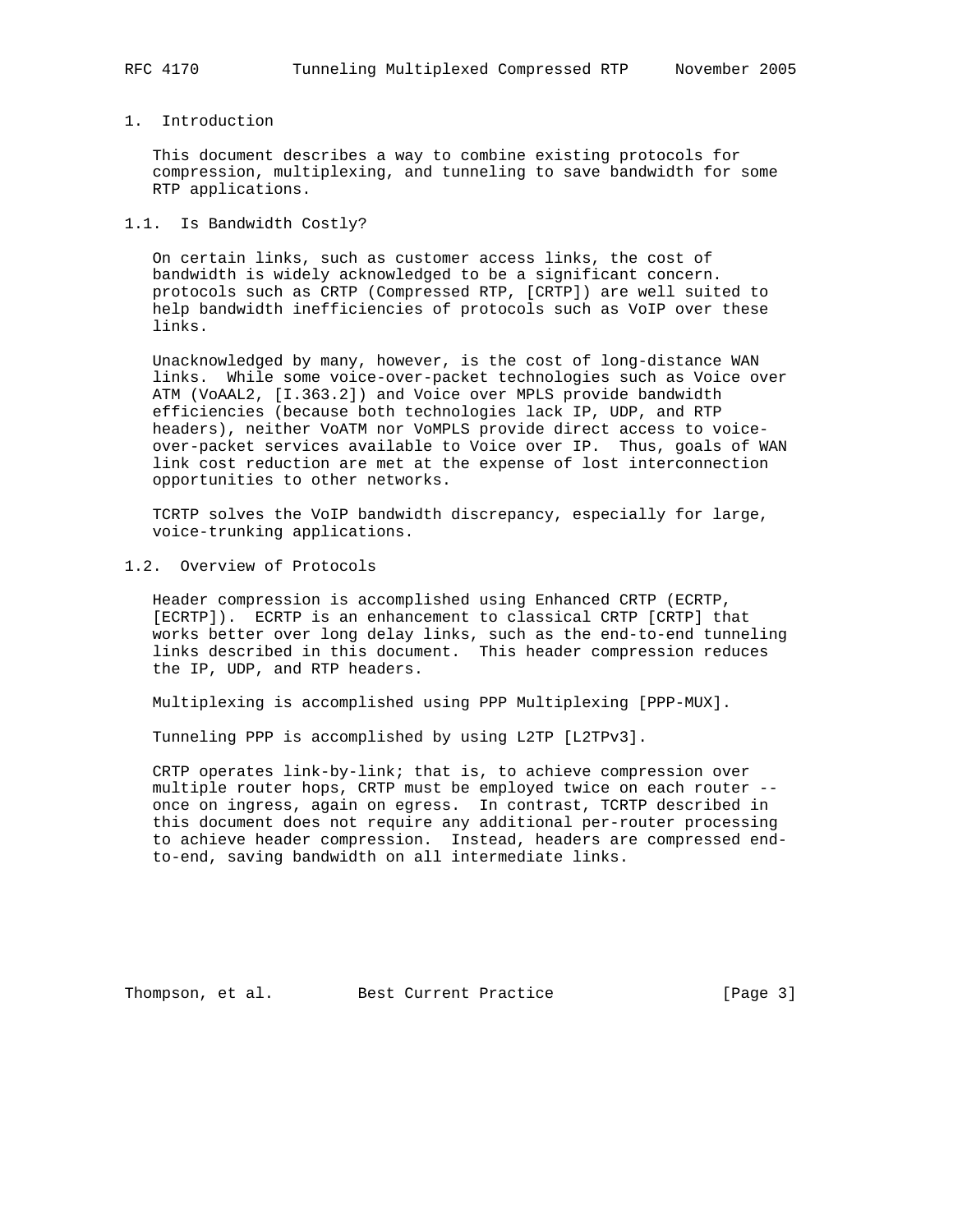#### 1.3. Document Focus

 This document is primarily concerned with bandwidth savings for Voice over IP (VoIP) applications over high-delay networks. However, the combinations of protocols described in this document can be used to provide similar bandwidth savings for other RTP applications such as video, and bandwidth savings are included for a sample video application.

## 1.4. Choice of Enhanced CRTP

 CRTP [CRTP] describes the use of RTP header compression on an unspecified link layer transport, but typically PPP is used. For CRTP to compress headers, it must be implemented on each PPP link. A lot of context is required to successfully run CRTP, and memory and processing requirements are high, especially if multiple hops must implement CRTP to save bandwidth on each of the hops. At higher line rates, CRTP's processor consumption becomes prohibitively expensive.

 To avoid the per-hop expense of CRTP, a simplistic solution is to use CRTP with L2TP to achieve end-to-end CRTP. However, as described in [ECRTP], CRTP is only suitable for links with low delay and low loss. However, once multiple router hops are involved, CRTP's expectation of low delay and low loss can no longer be met. Further, packets can arrive out of order.

 Therefore, this document describes the use of Enhanced CRTP [ECRTP], which supports high delay, both packet loss, and misordering between the compressor and decompressor.

1.5. Reducing TCRTP Overhead

 If only one stream is tunneled (L2TP) and compressed (ECRTP), there are little bandwidth savings. Multiplexing is helpful to amortize the overhead of the tunnel header over many RTP payloads. The multiplexing format proposed by this document is PPP multiplexing [PPP-MUX]. See Section 2.3 for details.

2. Protocol Operation and Recommended Extensions

 This section describes how to combine three protocols: Enhanced CRTP, PPP Multiplexing, and L2TP Tunneling, to save bandwidth for RTP applications such as Voice over IP.

Thompson, et al. Best Current Practice [Page 4]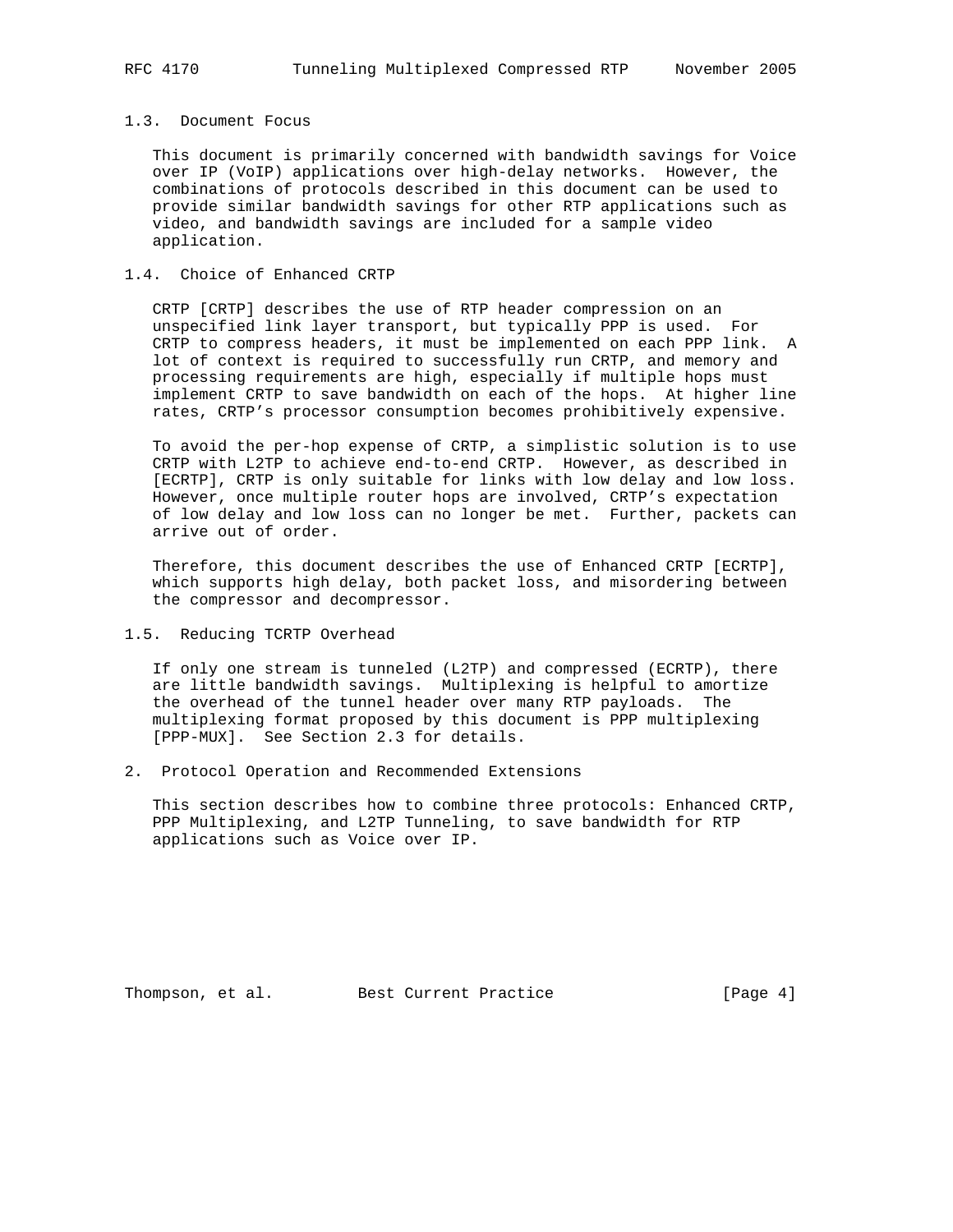# 2.1. Models

 TCRTP can typically be implemented in two ways. The most straightforward is to implement TCRTP in the gateways terminating the RTP streams:

 [voice gateway]---[voice gateway] ^ | TCRTP over IP

 Another way TCRTP can be implemented is with an external concentration device. This device could be placed at strategic places in the network and could dynamically create and destroy TCRTP sessions without the participation of RTP-generating endpoints.

 [voice GW]\ /[voice GW] [voice GW]---[concentrator]---[concentrator]---[voice GW]<br>[voice GW]/ \[voice GW] [voice GW]/ \[voice GW]  $\wedge$   $\wedge$   $\wedge$   $\wedge$   $\wedge$   $\wedge$   $\wedge$  | | | RTP over IP TCRTP over IP RTP over IP

 Such a design also allows classical CRTP [CRTP] to be used on links with only a few active flows per link (where TCRTP isn't efficient; see Section 3):

| [ $voice GW$ ] \ |              |               | /[voice GW]                                               |
|------------------|--------------|---------------|-----------------------------------------------------------|
|                  |              |               | [voice GW]---[concentrator]---[concentrator]---[voice GW] |
| [voice GW]/      |              |               | \[voice GW]                                               |
|                  | ᄉ            | ㅅ             | ᄉ                                                         |
|                  |              |               |                                                           |
|                  | CRTP over IP | TCRTP over IP | RTP over IP                                               |

#### 2.2. Header Compression: ECRTP

 As described in [ECRTP], classical CRTP [CRTP] is not suitable over long-delay WAN links commonly used when tunneling, as proposed by this document. Thus, ECRTP should be used instead of CRTP.

#### 2.2.1. Synchronizing ECRTP States

 When the compressor receives an RTP packet that has an unpredicted change in the RTP header, the compressor should send a COMPRESSED\_UDP packet (described in [ECRTP]) to synchronize the ECRTP decompressor state. The COMPRESSED\_UDP packet updates the RTP context in the decompressor.

Thompson, et al. Best Current Practice [Page 5]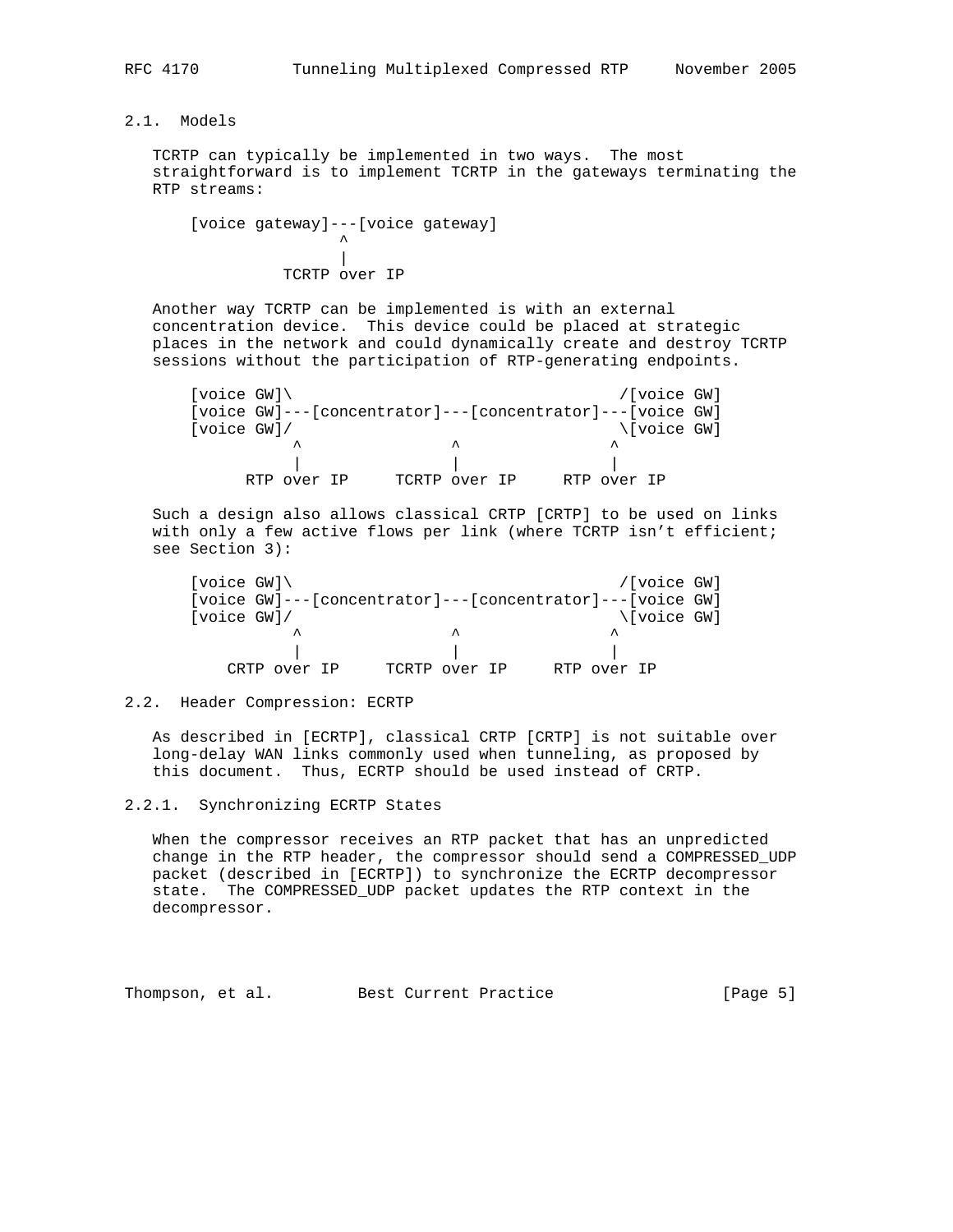To ensure delivery of updates of context variables, COMPRESSED\_UDP packets should be delivered using the robust operation described in [ECRTP].

 Because the "twice" algorithm described in [ECRTP] relies on UDP checksums, the IP stack on the RTP transmitter should transmit UDP checksums. If UDP checksums are not used, the ECRTP compressor should use the CRTP Headers checksum described in [ECRTP].

## 2.2.2. Out-of-Order Packets

 Tunneled transport does not guarantee ordered delivery of packets. Therefore, the ECRTP decompressor must operate correctly in the presence of out of order packets.

 The order of packets for RTP is determined by the RTP sequence number. To add robustness in case of packet loss or packet reordering, ECRTP sends short deltas together with the full value when updating context variables, and repeats the updates in N packets, where N is an engineered constant tuned to the kind of pipe ECRTP is used for.

 By contrast, [ROHC] compresses out the sequence number and another layer is necessary for [ROHC] to handle out-of-order delivery of packets over a tunnel [REORDER].

## 2.3. Multiplexing: PPP Multiplexing

 Both CRTP and ECRTP require a layer two protocol that allows identifying different protocols. [PPP] is suited for this.

 When CRTP is used inside of a tunnel, the header compression associated with CRTP will reduce the size of the IP, UDP, and IP headers of the IP packet carried in the tunnel. However, the tunnel itself has overhead due to its IP header and the tunnel header (the information necessary to identify the tunneled payload). One way to reduce the overhead of the IP header and tunnel header is to multiplex multiple RTP payloads in a single tunneled packet.

 [PPP-MUX] describes an encapsulation that combines multiple PPP payloads into one multiplexed payload. PPP multiplexing allows any supported PPP payload type to be multiplexed. This multiplexed frame is then carried as a single PPPMUX payload in the IP tunnel. This allows multiple RTP payloads to be carried in a single IP tunnel packet and allows the overhead of the uncompressed IP and tunnel headers to be amortized over multiple RTP payloads.

Thompson, et al. Best Current Practice [Page 6]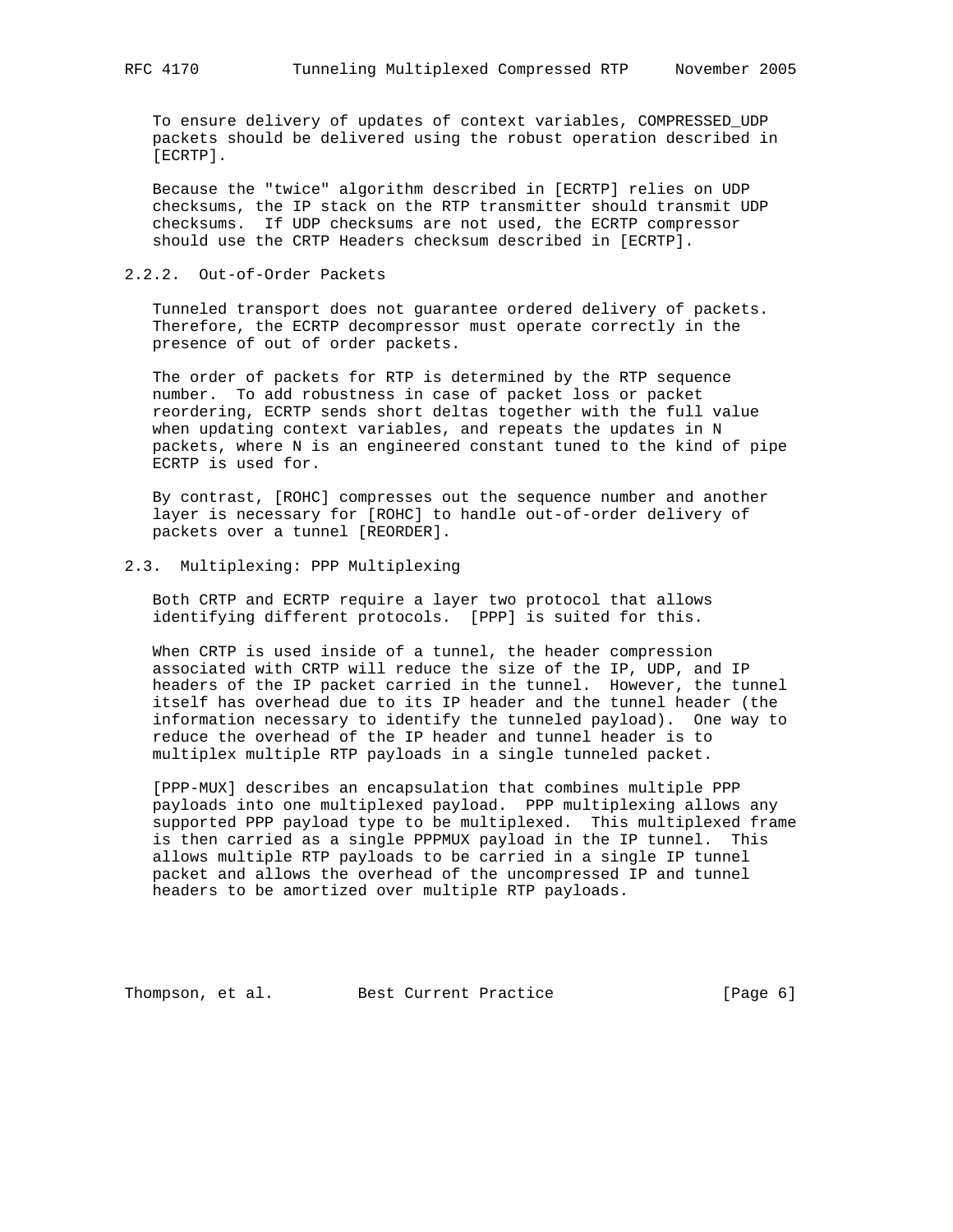During PPP establishment of the TCRTP tunnel, only LCP and IPCP (for header compression) are required -- IP addresses do not need to be negotiated, nor is authentication necessary. See Section 4.1 for details.

2.3.1. PPP Multiplex Transmitter Modifications for Tunneling

 Section 1.2 of [PPP-MUX] describes an example transmitter procedure that can be used to implement a PPP Multiplex transmitter. The transmission procedure described in this section includes a parameter MAX-SF-LEN that is used to limit the maximum size of a PPP Multiplex frame.

 There are two reasons for limiting the size of a PPP Multiplex frame. First, a PPPMUX frame should never exceed the Maximum Receive Unit (MRU) of a physical link. Second, when a PPP session and its associated flow control are bound to a physical link, the MAX-SF-LEN parameter forms an upper limit on the amount of time a multiplex packet can be held before being transmitted. When flow control for the PPP Multiplex transmitter is bound to a physical link, the clock rate of the physical link can be used to pull frames from the PPP Multiplex transmitter.

 This type of flow control limits the maximum amount of time a PPP multiplex frame can be held before being transmitted to MAX-SF-LEN / Link Speed.

 Tunnel interfaces are typically not bound to physical interfaces. Because of this, a tunnel interface has no well-known transmission rate associated with it. This means that flow control in the PPPMUX transmitter cannot rely on the clock of a physical link to pull frames from the multiplex transmitter. Instead, a timer must be used to limit the amount of time a PPPMUX frame can be held before being transmitted. The timer along with the MAX-SF-LEN parameter should be used to limit the amount of time a PPPMUX frame is held before being transmitted.

 The following extensions to the PPPMUX transmitter logic should be made for use with tunnels. The flow control logic of the PPP transmitter should be modified to collect incoming payloads until one of two events has occurred:

- (1) a specific number of octets, MAX-SF-LEN, has arrived at the multiplexer, or
- (2) a timer, called T, has expired.

Thompson, et al. Best Current Practice [Page 7]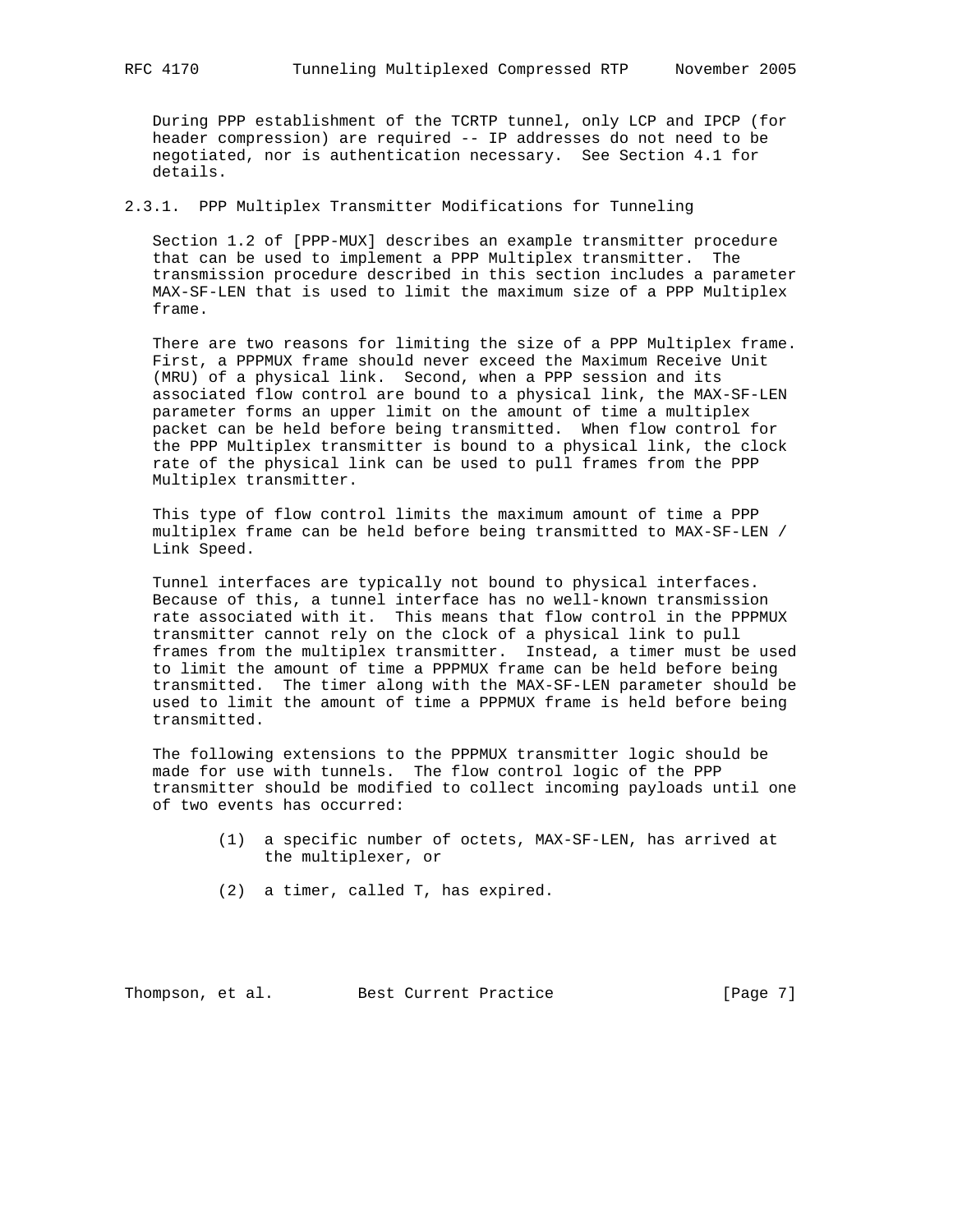When either condition is satisfied, the multiplexed PPP payload is transmitted.

 The purpose of MAX-SF-LEN is to ensure that a PPPMUX payload does not exceed the MTU size of any of the possible physical links that the tunnel can be associated with. The value of MAX-SF-LEN should be less than or equal to the minimum of MRU-2 (maximum size of length field) and 16,383 (14 bits) for all possible physical interfaces that the tunnel may be associated with.

 The timer T provides an upper delay bound for tunnel interfaces. Timer T is reset whenever a multiplexed payload is sent to the next encapsulation layer. The behavior of this timer is similar to AAL2's Timer\_CU described in [I.363.2]. Each PPPMUX transmitter should have its own Timer T.

 The optimal values for T will vary depending upon the rate at which payloads are expected to arrive at the multiplexer and the delay budget for the multiplexing function. For voice applications, the value of T would typically be 5-10 milliseconds.

#### 2.3.2. Tunneling Inefficiencies

 To get reasonable bandwidth efficiency using multiplexing within an L2TP tunnel, multiple RTP streams should be active between the source and destination of an L2TP tunnel.

 If the source and destination of the L2TP tunnel are the same as the source and destination of the ECRTP sessions, then the source and destination must have multiple active RTP streams to get any benefit from multiplexing.

 Because of this limitation, TCRTP is mostly useful for applications where many RTP sessions run between a pair of RTP endpoints. The number of simultaneous RTP sessions required to reduce the header overhead to the desired level depends on the size of the L2TP header. A smaller L2TP header will result in fewer simultaneous RTP sessions being required to produce bandwidth efficiencies similar to CRTP.

#### 2.4. Tunneling: L2TP

 L2TP tunnels should be used to tunnel the ECRTP payloads end to end. L2TP includes methods for tunneling messages used in PPP session establishment, such as NCP. This allows [IPCP-HC] to negotiate ECRTP compression/decompression parameters.

Thompson, et al. Best Current Practice [Page 8]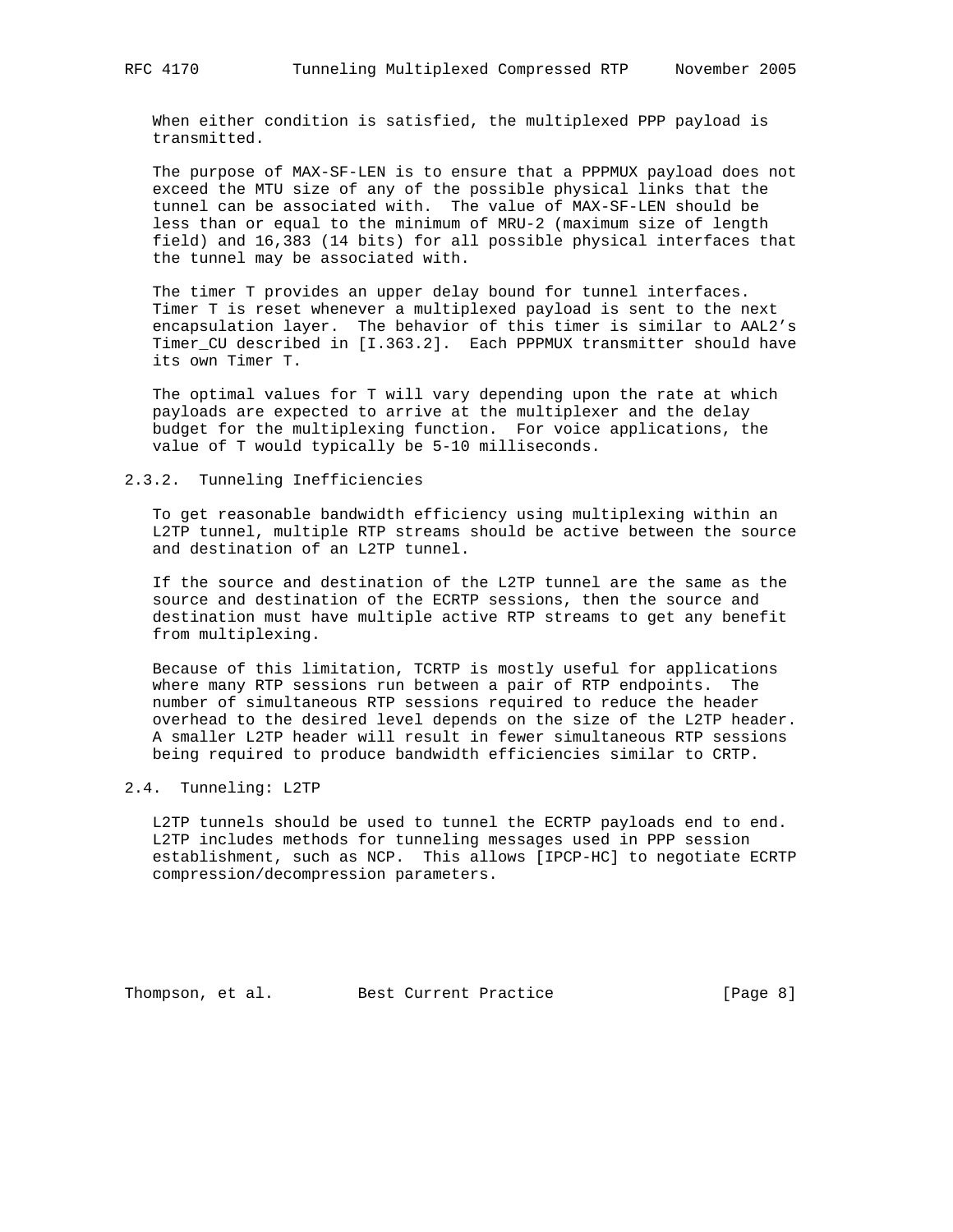## 2.4.1. Tunneling and DiffServ

 RTP streams may be marked with Expedited Forwarding (EF) bits, as described in [EF-PHB]. When such a packet is tunneled, the tunnel header must also be marked for the same EF bits, as required by [EF-PHB]. It is important to not mix EF and non-EF traffic in the same EF-marked multiplexed tunnel.

## 2.5. Encapsulation Formats

 The packet format for an RTP packet, compressed with RTP header compression as defined in ECRTP, is:

| Context<br>ΙD<br>$(1-2)$ | MSTI<br>Link<br>Sequence | <b>UDP</b><br>Checksum<br>(0-2) | RTP Data |
|--------------------------|--------------------------|---------------------------------|----------|
|                          |                          |                                 |          |

 The packet format of a multiplexed PPP packet as defined by [PPP-MUX] is:

| Mux<br>Ρ<br>PPP<br>F<br>Len1<br>т<br>Prot.<br>F<br>Field<br>$ 1-2 \text{ octets} $ | PPP<br>Prot.<br>Field1<br>$(0-2)$ |  | $\tilde{\phantom{a}}$ | Ρ<br>$X \mid$<br>F<br>T<br>F | LenN<br>$ 1-2$ octets $ $ $(0-2)$ | PPP<br>Prot.<br>FieldN | InfoN |
|------------------------------------------------------------------------------------|-----------------------------------|--|-----------------------|------------------------------|-----------------------------------|------------------------|-------|
|------------------------------------------------------------------------------------|-----------------------------------|--|-----------------------|------------------------------|-----------------------------------|------------------------|-------|

 The combined format used for TCRTP with a single payload is all of the above packets concatenated. Here is an example with one payload:

| ΙP<br>header<br>(20)                | Mux<br>PPP<br>Proto<br>Field<br>(1) | P L<br>F X Len1<br>$F$ T<br> 1-2 octets  (0-2) | PPP<br>Proto<br>Field1 | Context<br>ID<br>$(1-2)$ | MSTI<br>Link<br>Seq<br>(1) | <b>UDP</b><br>Cksum<br>$(0-2)$ | RTP<br>Data |
|-------------------------------------|-------------------------------------|------------------------------------------------|------------------------|--------------------------|----------------------------|--------------------------------|-------------|
| IP payload<br><----- PPPmux payload |                                     |                                                |                        |                          |                            |                                |             |

 If the tunnel contains multiplexed traffic, multiple "PPPMux payload"s are transmitted in one IP packet.

Thompson, et al. Best Current Practice [Page 9]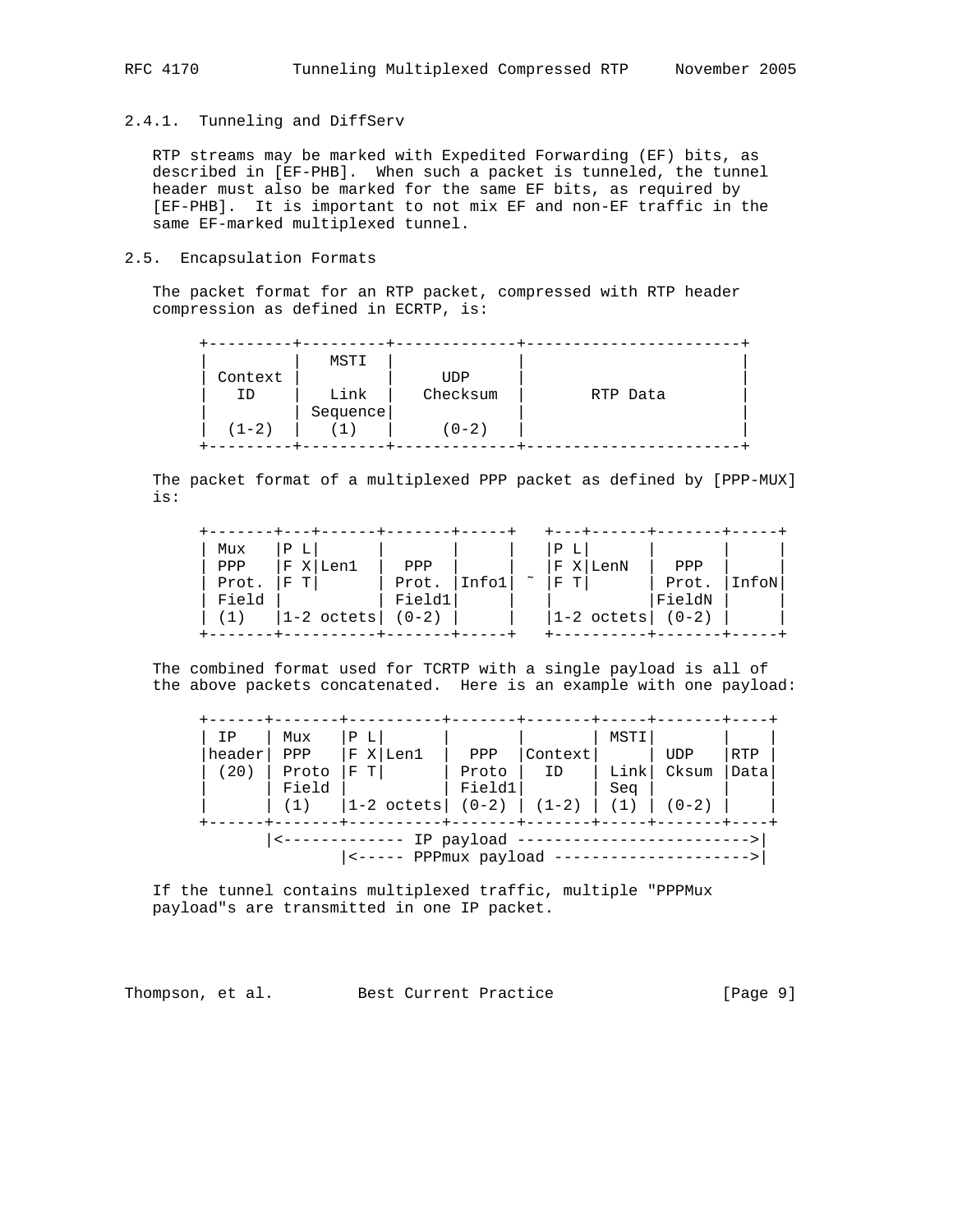## 3. Bandwidth Efficiency

 The expected bandwidth efficiency attainable with TCRTP depends upon a number of factors. These factors include multiplexing gain, expected packet loss rate across the network, and rates of change of specific fields within the IP and RTP headers. This section also describes how TCRTP significantly enhances bandwidth efficiency for voice over IP over ATM.

#### 3.1. Multiplexing Gains

 Multiplexing reduces the overhead associated with the layer 2 and tunnel headers. Increasing the number of CRTP payloads combined into one multiplexed PPP payload increases multiplexing gain. As traffic increases within a tunnel, more payloads are combined in one multiplexed payload. This will increase multiplexing gain.

#### 3.2. Packet Loss Rate

 Loss of a multiplexed packet causes packet loss for all of the flows within the multiplexed packet.

 When the expected loss rate in a tunnel is relatively low (less than perhaps 5%), the robust operation (described in [ECRTP]) should be sufficient to ensure delivery of state changes. This robust operation is characterized by a parameter N, which means that the probability of more than N adjacent packets getting lost on the tunnel is small.

 A value of N=1 will protect against the loss of a single packet within a compressed session, at the expense of bandwidth. A value of N=2 will protect against the loss of two packets in a row within a compressed session and so on. Higher values of N have higher bandwidth penalties.

 The optimal value of N will depend on the loss rate in the tunnel. If the loss rate is high (above perhaps 5%), more advanced techniques must be employed. Those techniques are beyond the scope of this document.

3.3. Bandwidth Calculation for Voice and Video Applications

 The following formula uses the factors described above to model per flow bandwidth usage for both voice and video applications. These variables are defined:

Thompson, et al. Best Current Practice [Page 10]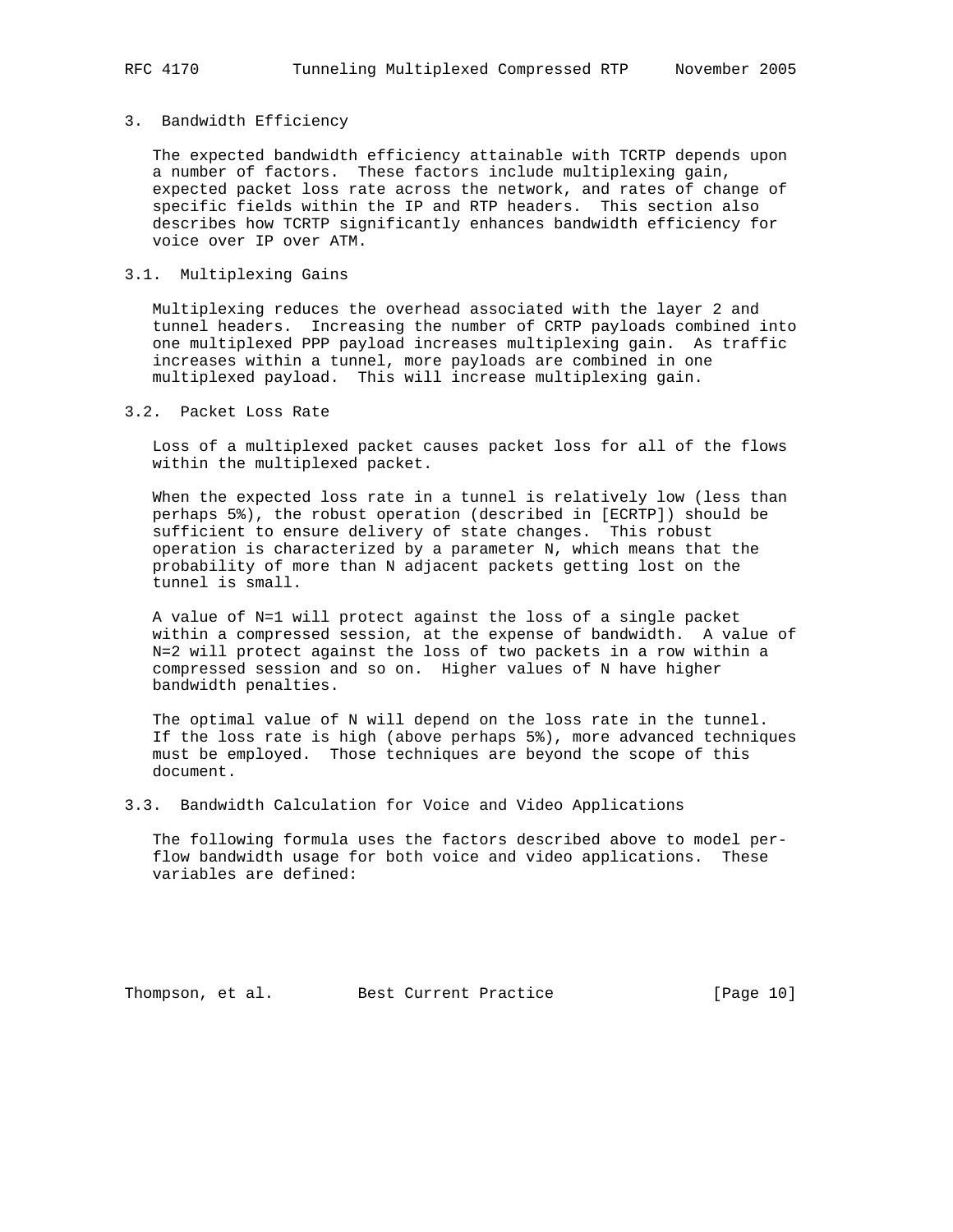- SOV-TCRTP, unit: octet. Per-payload overhead of ECRTP and the multiplexed PPP header. This value does not include additional overhead for updating IP ID or the RTP Time Stamp fields (see [ECRTP] for details on IP ID). The value assumes the use of the COMPRESSED\_RTP payload type. It consists of 1 octet for the ECRTP context ID, 1 octet for COMPRESSED\_RTP flags, 2 octets for the UDP checksum, 1 octet for PPP protocol ID, and 1 octet for the multiplexed PPP length field. The total is 6 octets.
- POV-TCRTP, unit: octet. Per-packet overhead of tunneled ECRTP. This is the overhead for the tunnel header and the multiplexed PPP payload type. This value is 20 octets for the IP header, 4 octets for the L2TPv3 header and 1 octet for the multiplexed PPP protocol ID. The total is 25 octets.
- TRANSMIT-LENGTH, unit: milliseconds. The average duration of a transmission (such as a talk spurt for voice streams).
- SOV-TSTAMP, unit: octet. Additional per-payload overhead of the COMPRESSED\_UDP header that includes the absolute time stamp field. This value includes 1 octet for the extra flags field in the COMPRESSED\_UDP header and 4 octets for the absolute time stamp, for a total of 5 octets.
- SOV-IPID, unit: octet. Additional per-payload overhead of the COMPRESSED\_UDP header that includes the absolute IPID field. This value includes 2 octets for the absolute IPID. This value also includes 1 octet for the extra flags field in the COMPRESSED\_UDP header. The total is 3 octets.
- IPID-RATIO, unit: integer values 0 or 1. Indicates the frequency at which IPID will be updated by the compressor. If IPID is changing randomly and thus always needs to be updated, then the value is 1. If IPID is changing by a fixed constant amount between payloads of a flow, then IPID-RATIO will be 0. The value of this variable does not consider the IPID value at the beginning of a voice or video transmission, as that is considered by the variable TRANSMIT-LENGTH. The implementation of the sending IP stack and RTP application controls this behavior. See Section 1.1.
- NREP, unit: integer (usually a number between 1 and 3). This is the number of times an update field will be repeated in ECRTP headers to increase the delivery rate between the compressor and decompressor. For this example, we will assume NREP=2.

PAYLOAD-SIZE, unit: octets. The size of the RTP payload in octets.

Thompson, et al. Best Current Practice [Page 11]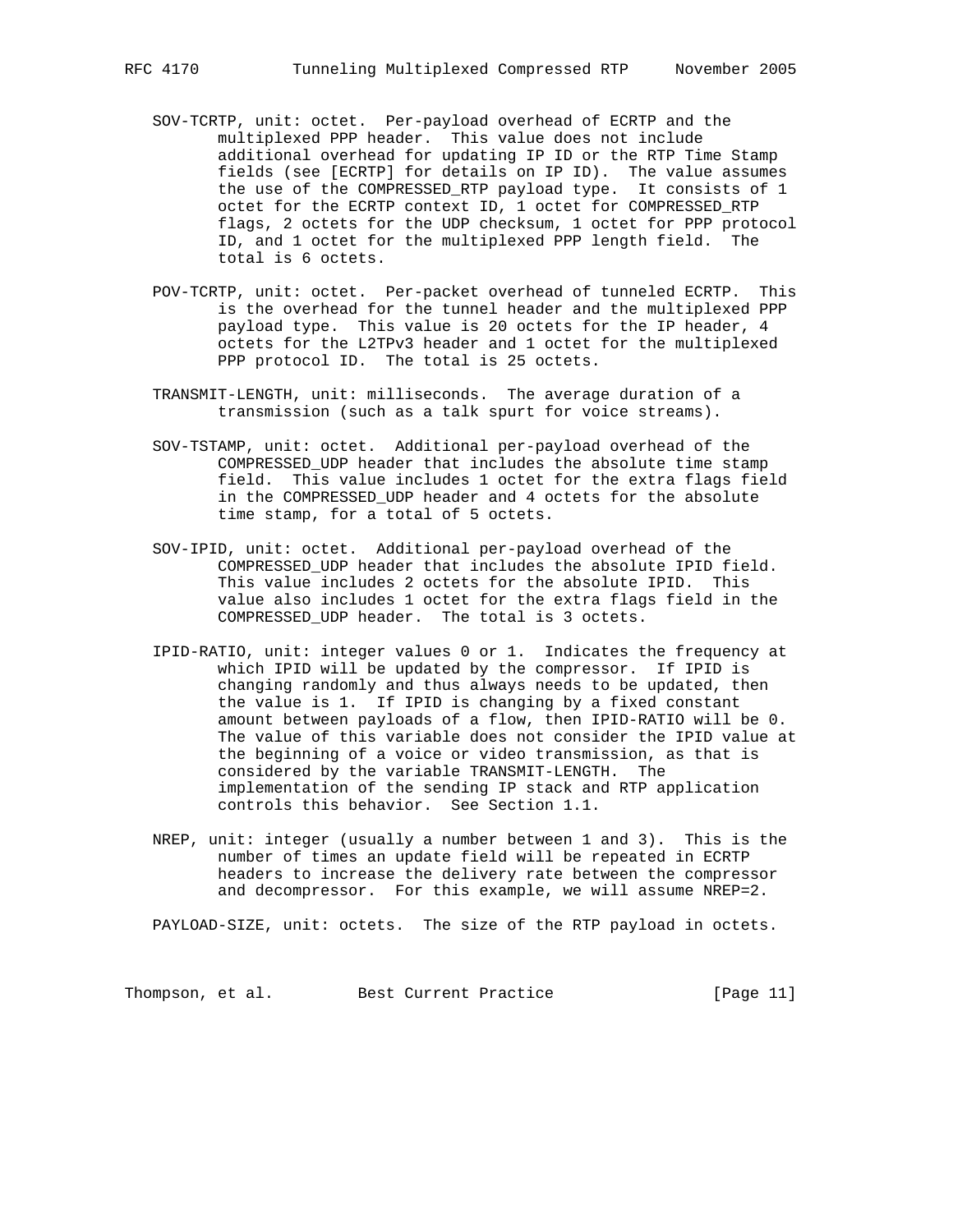MUX-SIZE, unit: count. The number of PPP payloads multiplexed into one multiplexed PPP payload.

- SAMPLE-PERIOD, unit: milliseconds. The average delay between transmissions of voice or video payloads for each flow in the multiplex. For example, in voice applications the value of this variable would be 10ms if all calls have a 10ms sample period.
- The formula is:
	- SOV-TOTAL = SOV-TCRTP + SOV-TSTAMP \* (NREP \* SAMPLE-PERIOD / TRANSMIT-LENGTH) + SOV-IPID \* IPID-RATIO
	- BANDWIDTH = ((PAYLOAD-SIZE + SOV-TOTAL + (POV-TCRTP / MUX-SIZE)) \* 8) / SAMPLE-PERIOD)

The results are:

- BANDWIDTH, unit: kilobits per second. The average amount of bandwidth used per voice or video flow.
- SOV-TOTAL = The total amount of per-payload overhead associated with tunneled ECRTP. It includes the per-payload overhead of ECRTP and PPP, timestamp update overhead, and IPID update overhead.
- 3.3.1. Voice Bandwidth Calculation Example

 To create an example for a voice application using the above formulas, we will assume the following usage scenario. Compressed voice streams using G.729 compression with a 20 millisecond packetization period. In this scenario, VAD is enabled and the average talk spurt length is 1500 milliseconds. The IPID field is changing randomly between payloads of streams. There is enough traffic in the tunnel to allow 3 multiplexed payloads. The following values apply:

| SAMPLE-PERIOD   |       | $= 20$ milliseconds   |
|-----------------|-------|-----------------------|
| TRANSMIT-LENGTH |       | $= 1500$ milliseconds |
| IPID-RATIO      | $=$ 1 |                       |
| PAYLOAD-SIZE    |       | $= 20$ octets         |
| MUX-SIZE        | $=$ 3 |                       |
|                 |       |                       |

 For this example, per call bandwidth is 16.4 kbits/sec. Classical CRTP over a single HDLC link using the same factors as above yields 12.4 kbits/sec.

| Thompson, et al. | Best Current Practice | [Page $12$ ] |
|------------------|-----------------------|--------------|
|------------------|-----------------------|--------------|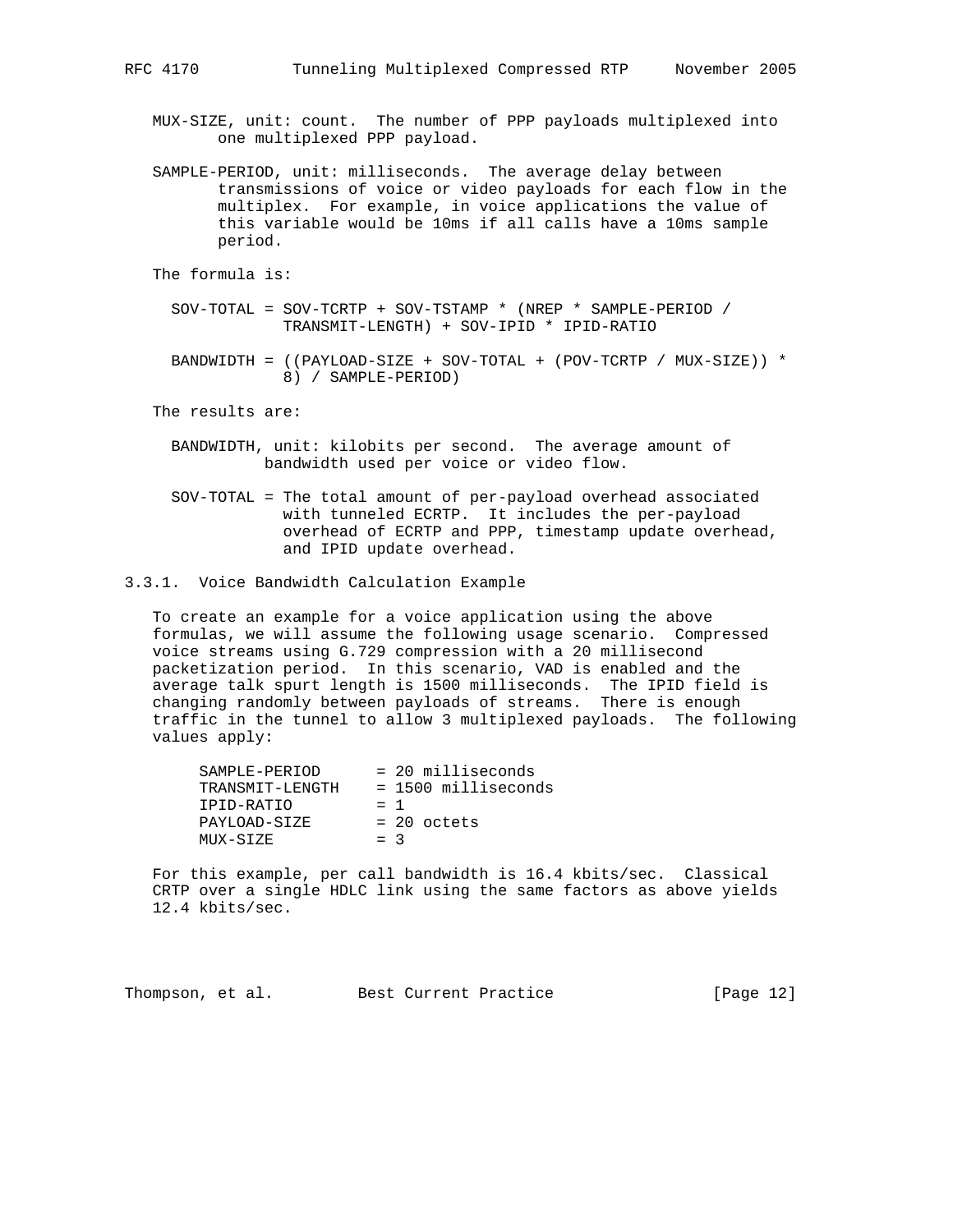The effect of IPID can have a large effect on per call bandwidth. If the above example is recalculated using an IPID-RATIO of 0, then the per call bandwidth is reduced to 13.8 kbits/sec. Classical CRTP over a single HDLC link, using these same factors, yields 11.2 kbits/call.

3.3.2. Voice Bandwidth Comparison Table

 The bandwidth values are as follows when using 5 simultaneous calls, no voice activity detection (VAD), G.729 with 20ms packetization interval, and not considering RTCP overhead:

| Normal VoIP over PPP:          | 124 kbps               |
|--------------------------------|------------------------|
| with classical CRTP on a link: | 50 kbps (savings: 59%) |
| with TCRTP over PPP:           | 62 kbps (savings: 50%) |
| with TCRTP over AAL5:          | 85 kbps (savings: 31%) |

3.3.3. Video Bandwidth Calculation Example

 Since TCRTP can be used to save bandwidth on any type of RTP encapsulated flow, it can be used to save bandwidth for video applications. This section documents an example of TCRTP-based bandwidth savings for MPEG-2 encoded video.

 To create an example for a video application using the above formulas, we will assume the following usage scenario. RTP encapsulation of MPEG System and Transport Streams is performed as described in RFC 2250. Frames for MPEG-2 encoded video are sent continuously, so the TRANSMIT-LENGTH variable in the bandwidth formula is essentially infinite. The IPID field is changing randomly between payloads of streams. There is enough traffic in the tunnel to allow 3 multiplexed payloads. The following values apply:

| SAMPLE-PERIOD   | $= 2.8$ milliseconds |
|-----------------|----------------------|
| TRANSMIT-LENGTH | = infinite           |
| IPID-RATIO      | $=$ 1                |
| PAYLOAD-SIZE    | $= 1316$ octets      |
| MUX-SIZE        | $=$ 3                |

 For this example, per flow bandwidth is 3.8 Mbits/sec. MPEG video with no header compression, using the same factors as above, yields 3.9 Mbits/sec. While TCRTP does provide some bandwidth savings for video, the ratio of transmission headers to payload is so small that the bandwidth savings are insignificant.

Thompson, et al. Best Current Practice [Page 13]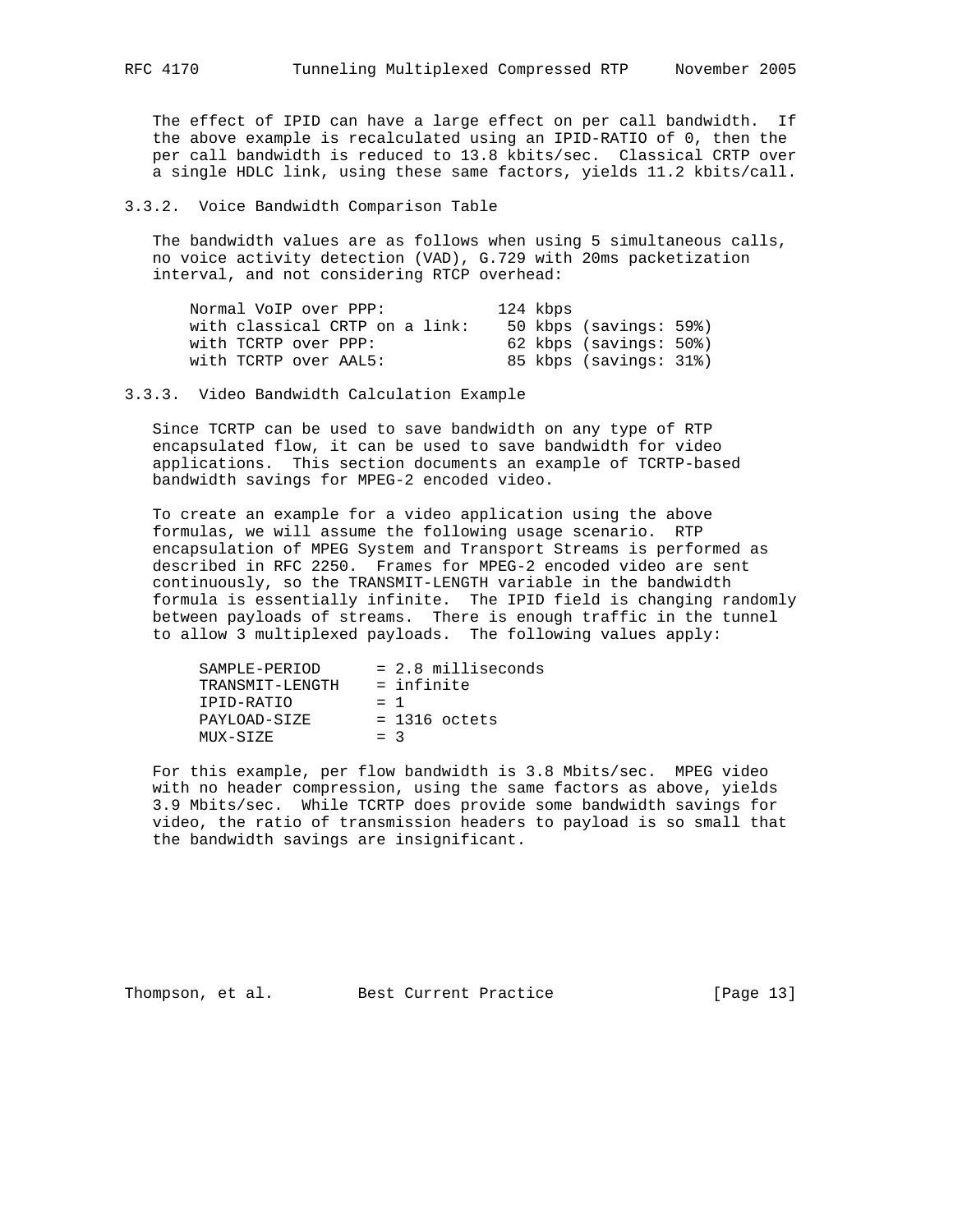### 3.3.4. TCRTP over ATM

 IP transport over AAL5 causes a quantizing effect on bandwidth utilization due to the packets always being multiples of ATM cells.

 For example, the payload size for G.729 using 10 millisecond packetization intervals is 10 octets. This is much smaller than the payload size of an ATM cell (48 octets). When classical CRTP [CRTP] is used on a link-by-link basis, the IP overhead to payload ratio is quite good. However, AAL5 encapsulation and its cell padding always force the minimum payload size to be one ATM cell, which results in poor bandwidth utilization.

 Instead of wasting this padding, the multiplexing of TCRTP allows this previously wasted space in the ATM cell to contain useful data. This is one of the main reasons why multiplexing has such a large effect on bandwidth utilization with Voice over IP over ATM.

 This multiplexing efficiency of TCRTP is similar to AAL2 sub-cell multiplexing described in [I.363.2]. Unlike AAL2 sub-cell multiplexing, however, TCRTP's multiplexing efficiency isn't limited to only ATM networks.

#### 3.3.5. TCRTP over Non-ATM Networks

 When TCRTP is used with other layer 2 encapsulations that do not have a minimum PDU size, the benefit of multiplexing is not as great.

 Depending upon the exact overhead of the layer 2 encapsulation, the benefit of multiplexing might be slightly better or worse than link by-link CRTP header compression. The per-payload overhead of CRTP tunneling is either 4 or 6 octets. If classical CRTP plus layer 2 overhead is greater than this amount, TCRTP multiplexing will consume less bandwidth than classical CRTP when the outer IP header is amortized over a large number of payloads.

 The payload breakeven point can be determined by the following formula:

 POV-L2 \* MUX-SIZE >= POV-L2 + POV-TUNNEL + POV-PPPMUX + SOV-PPPMUX \* MUX-SIZE

Where:

 POV-L2, unit: octet. Layer 2 packet overhead: 5 octets for HDLC encapsulation

Thompson, et al. Best Current Practice [Page 14]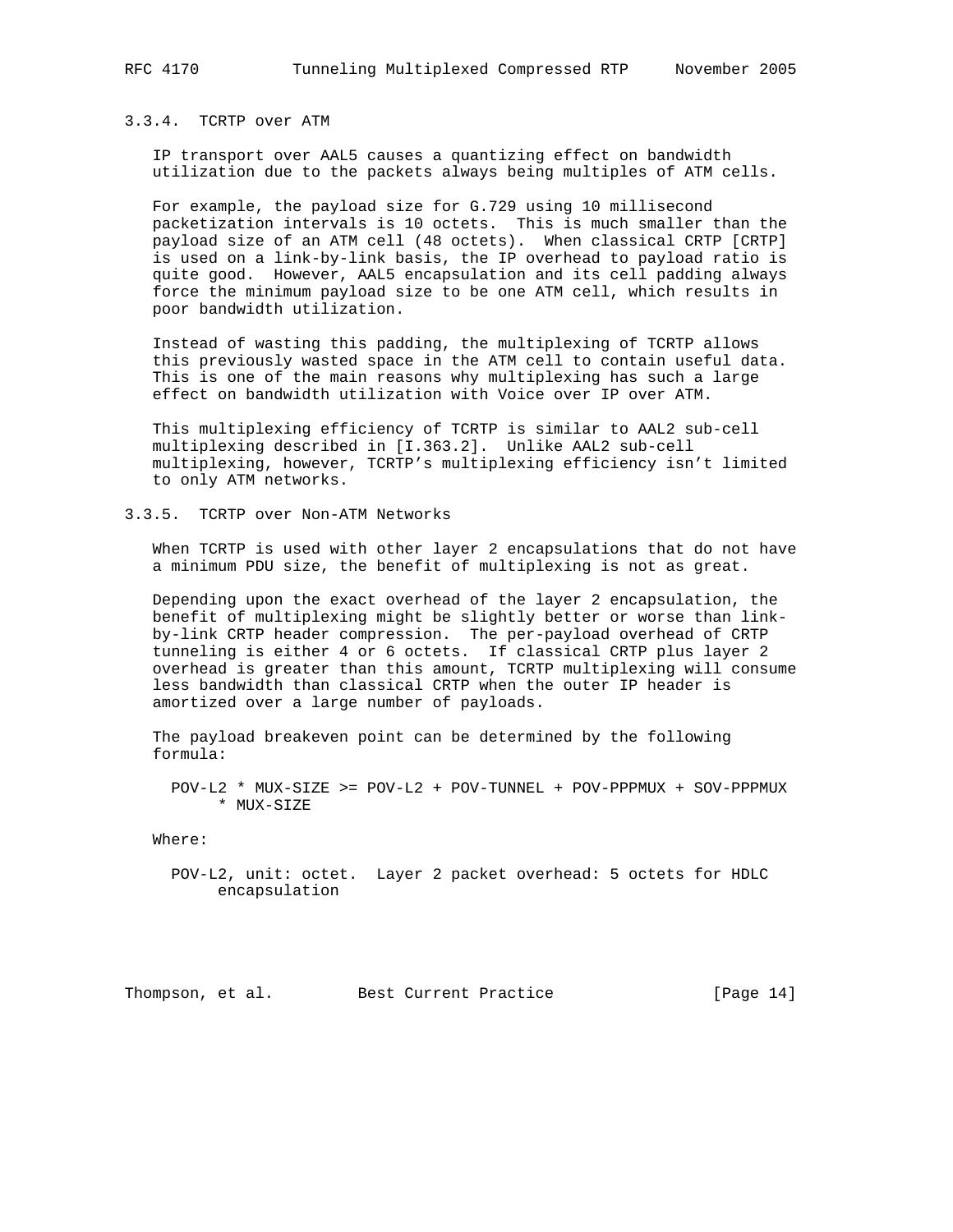- POV-TUNNEL, unit: octet. Packet overhead due to tunneling: 24 octets IP header and L2TPv3 header
- POV-PPPMUX, unit: octet. Packet overhead for the multiplexed PPP protocol ID: 1 octet
- SOV-PPPMUX, unit: octet. Per-payload overhead of PPPMUX, which is comprised of the payload length field and the ECRTP protocol ID. The value of SOV-PPPMUX is typically 1, 2, or 3.

 If using HDLC as the layer 2 protocol, the breakeven point (using the above formula) is when  $MUX-SIZE = 7$ . Thus 7 voice or video flows need to be multiplexed to make TCRTP as bandwidth-efficient as link by-link CRTP compression.

4. Example Implementation of TCRTP

 This section describes an example implementation of TCRTP. Implementations of TCRTP may be done in many ways as long as the requirements of the associated RFCs are met.

Here is the path an RTP packet takes in this implementation:

Thompson, et al. Best Current Practice [Page 15]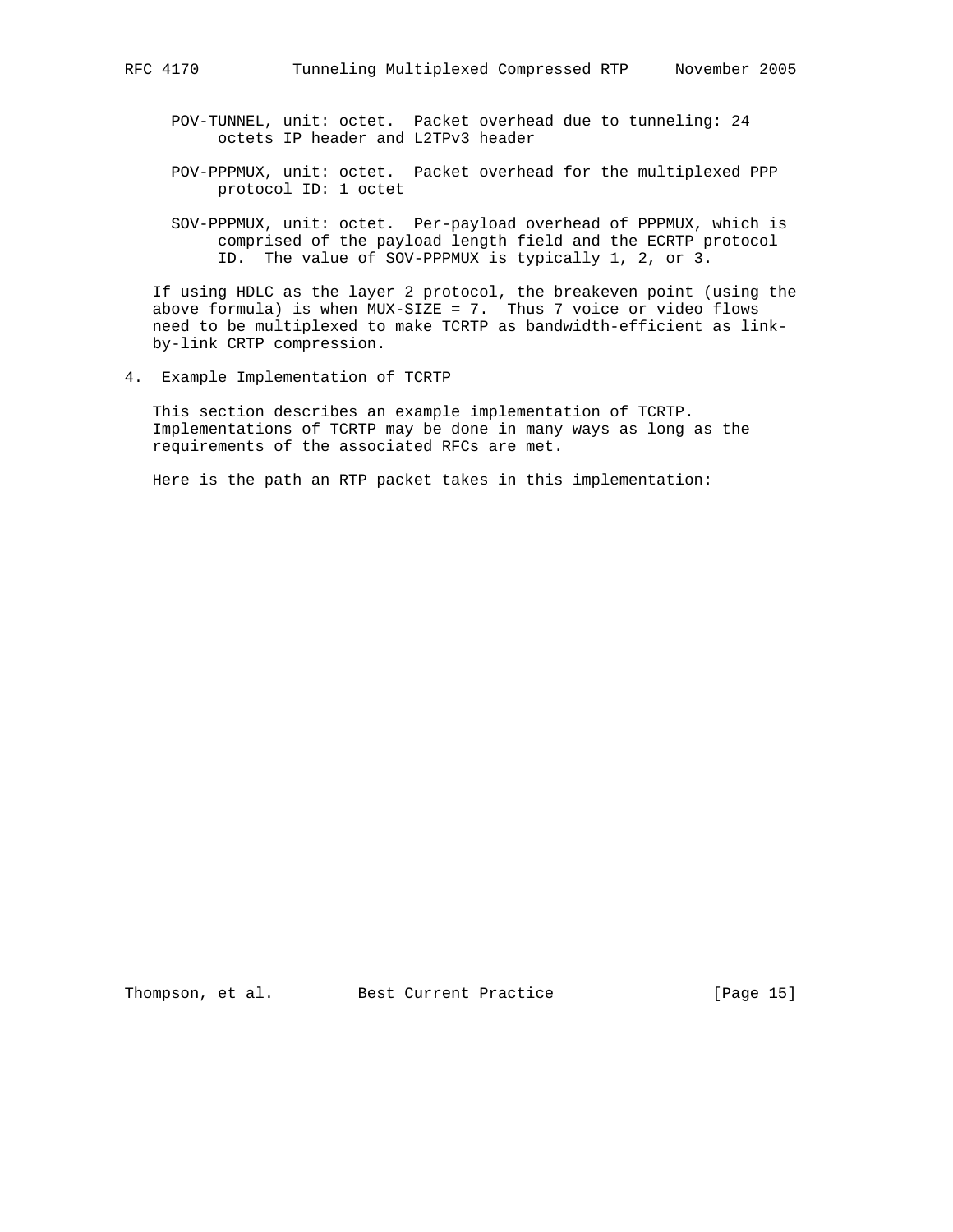

 A protocol stack is configured to create an L2TP tunnel interface to a destination host. The tunnel is configured to negotiate the PPP connection (using NCP IPCP) with ECRTP header compression and PPPMUX. IP forwarding is configured to route RTP packets to this tunnel. The destination UDP port number could distinguish RTP packets from non- RTP packets.

 The transmitting application gathers the RTP data from one source, and formats an RTP packet. Lower level application layers add UDP and IP headers to form a complete IP packet.

 The RTP packets are routed to the tunnel interface where headers are compressed, payloads are multiplexed, and then the packets are tunneled to the destination host.

Thompson, et al. Best Current Practice [Page 16]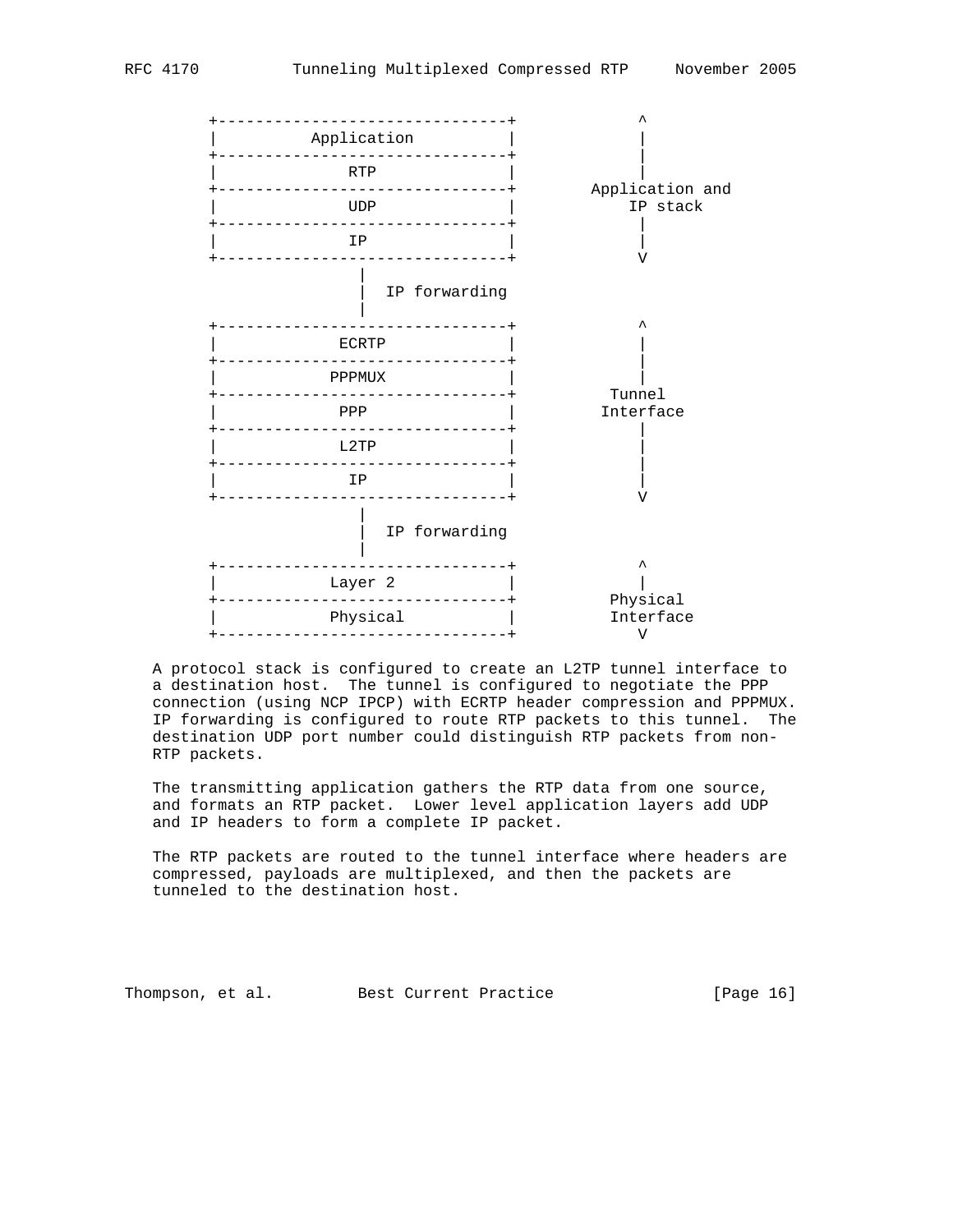The operation of the receiving node is the same as the transmitting node in reverse.

4.1. Suggested PPP and L2TP Negotiation for TCRTP

 This section describes the necessary PPP and LT2P negotiations necessary for establishing a PPP connection and L2TP tunnel with L2TP header compression. The negotiation is between two peers: Peer1 and Peer2.

4.2. PPP Negotiation TCRTP

The Point-to-Point Protocol is described in [PPP].

4.2.1. LCP Negotiation

Link Control Processing (LCP) is described in [PPP].

Terminate-Request ->

4.2.1.1. Link Establishment

| Peer1                             | Peer <sub>2</sub>                                                      |  |
|-----------------------------------|------------------------------------------------------------------------|--|
| Configure-Request (no options) -> |                                                                        |  |
| Configure-Ack                     | <- Configure-Ack<br><- Configure-Request (no options)<br>$\rightarrow$ |  |
| $4.2.1.2.$ Link Tear Down         |                                                                        |  |

<- Terminate-Ack

Thompson, et al. Best Current Practice [Page 17]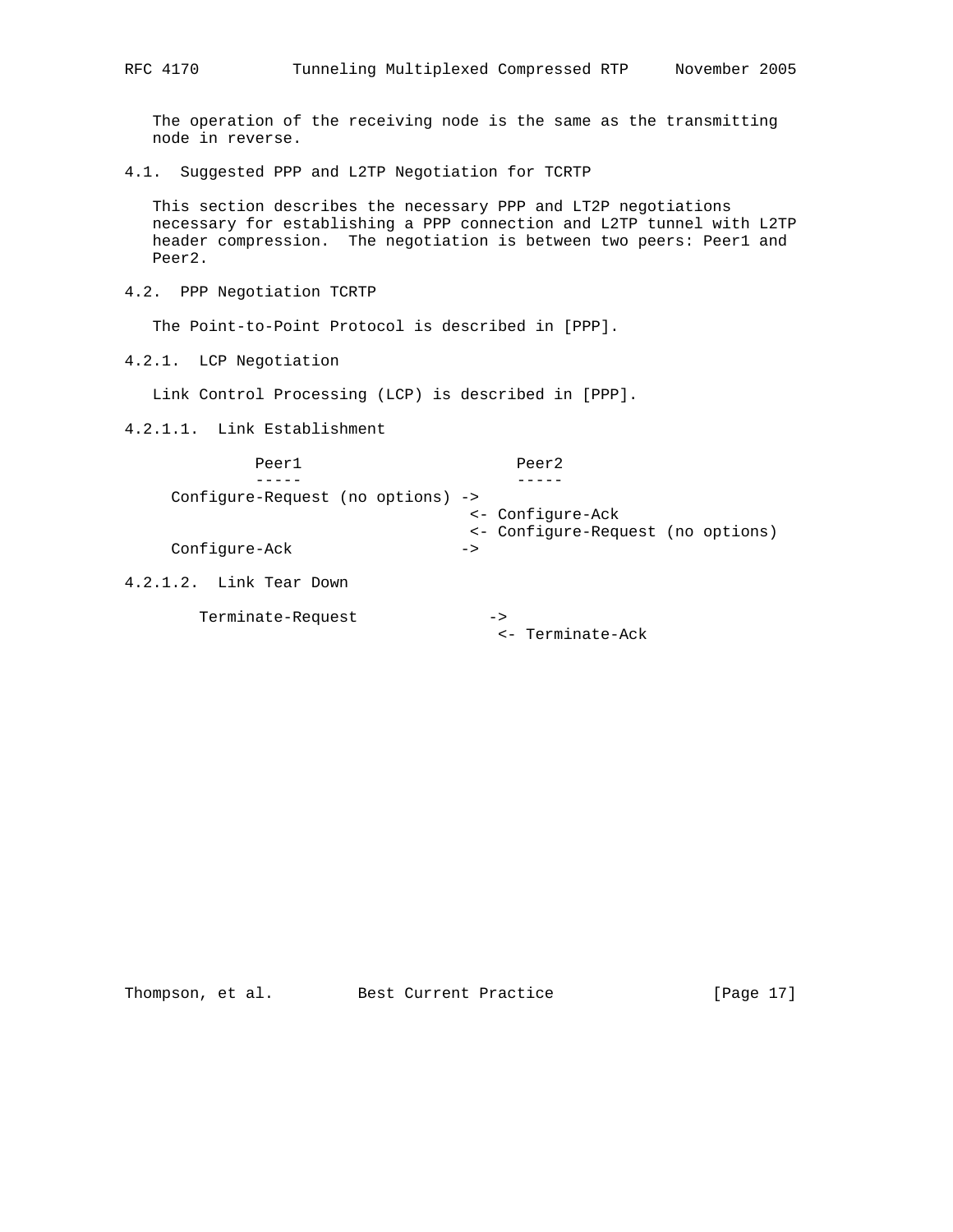# 4.2.2. IPCP Negotiation

 The protocol exchange here is described in [IPHCOMP], [PPP], and [ECRTP].

| Peer1                                                                                                                                           | Peer2                                                                                                                                                                  |
|-------------------------------------------------------------------------------------------------------------------------------------------------|------------------------------------------------------------------------------------------------------------------------------------------------------------------------|
|                                                                                                                                                 |                                                                                                                                                                        |
| Configure-Request<br>Options:<br>IP-Compression-Protocol<br>Use protocol 0x61<br>and sub-parameters<br>as described in<br>[IPCP-HC] and [ECRTP] | $\rightarrow$                                                                                                                                                          |
|                                                                                                                                                 | <- Configure-Ack<br><- Configure-Request<br>Options:<br>IP-Compression-Protocol<br>Use protocol 0x61<br>and sub-parameters<br>as described in<br>[IPCP-HC] and [ECRTP] |
| Configure-Ack                                                                                                                                   | ->                                                                                                                                                                     |

Thompson, et al. Best Current Practice [Page 18]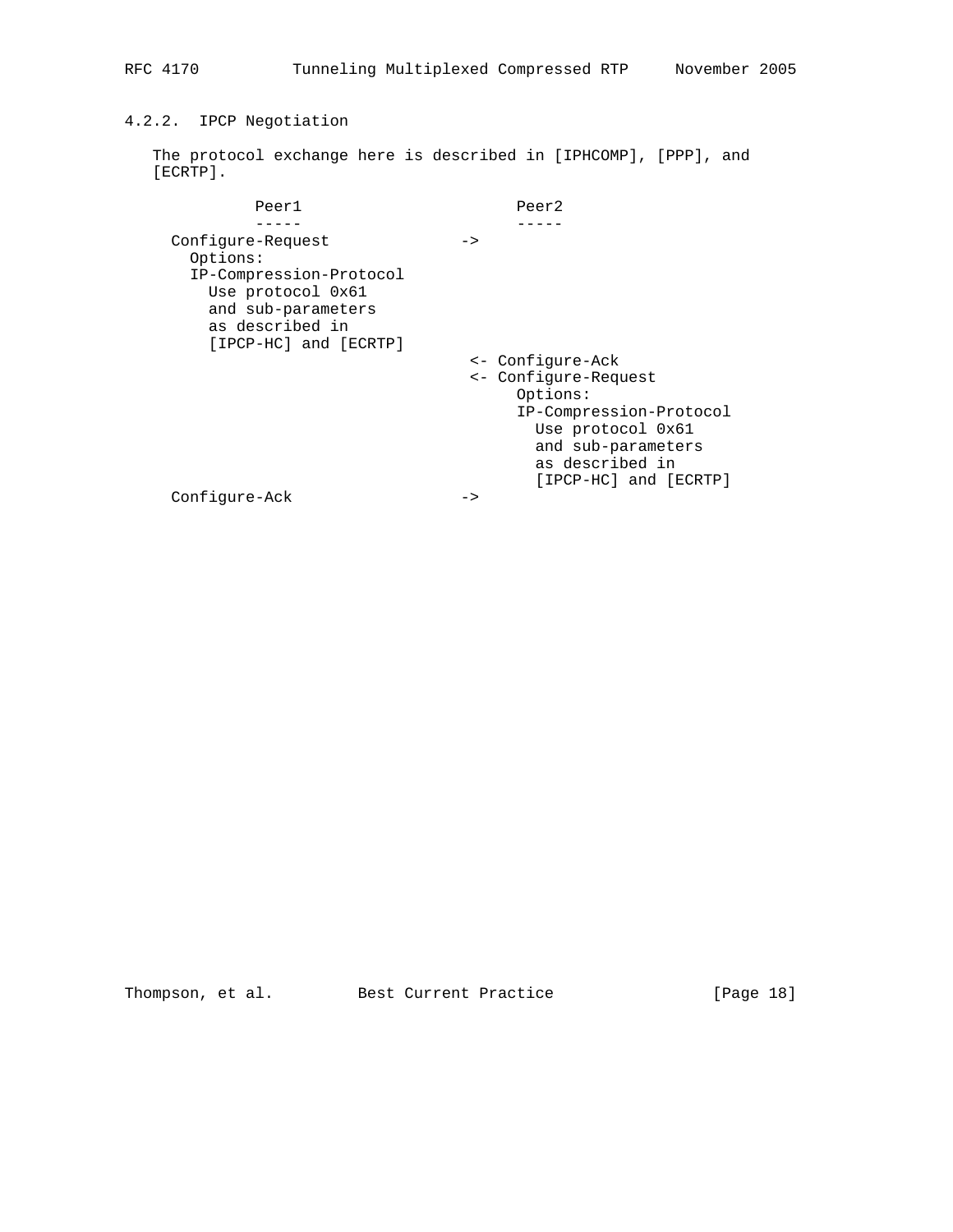4.3. L2TP Negotiation L2TP is described in [L2TPv3]. 4.3.1. Tunnel Establishment Peer1 Peer2 ----- ----- SCCRQ -> Mandatory AVP's: Message Type Protocol Version Host Name Framing Capabilities Assigned Tunnel ID <- SCCRP Mandatory AVP's: Message Type Protocol Version Host Name Framing Capabilities Assigned Tunnel ID  $SCCCN$   $->$  Mandatory AVP's: Message Type <- ZLB 4.3.2. Session Establishment Peer1 Peer2 ----- ----- ICRQ -> Mandatory AVP's: Message Type Assigned Session ID Call Serial Number <- ICRP Mandatory AVP's: Message Type Assigned Session ID  $\begin{tabular}{ccccc} \multicolumn{2}{c|}{\text{ICCN}} & & & \multicolumn{2}{c|}{\text{--}} \end{tabular}$  Mandatory AVP's: Message Type Tx (Connect Speed) Framing Type <- ZLB

Thompson, et al. Best Current Practice [Page 19]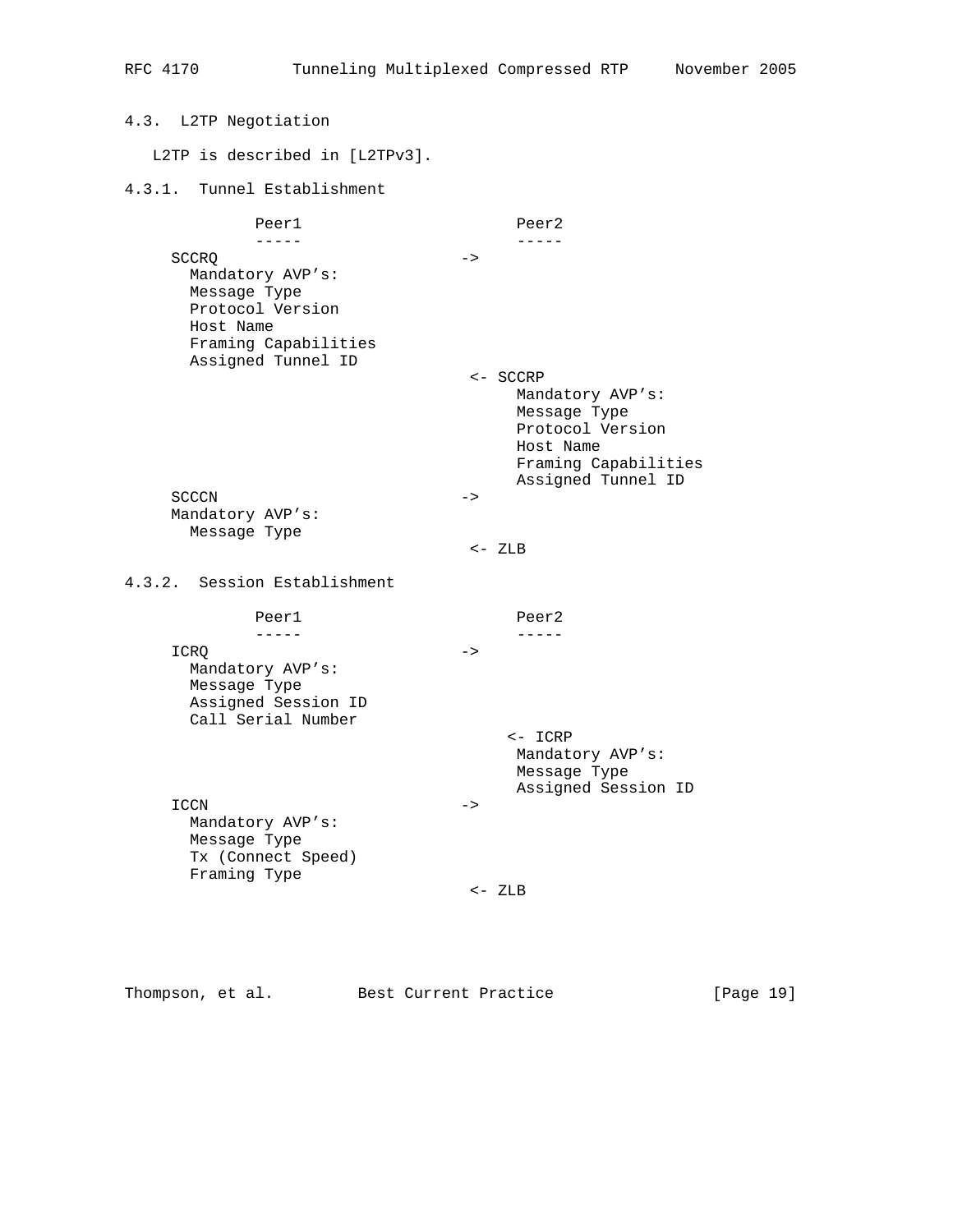## 4.3.3. Tunnel Tear Down

| Peer1              | Peer2         |
|--------------------|---------------|
|                    |               |
| StopCCN            | $\rightarrow$ |
| Mandatory AVP's:   |               |
| Message Type       |               |
| Assigned Tunnel ID |               |
| Result Code        |               |
|                    |               |

## 5. Security Considerations

 This document describes a method for combining several existing protocols that implement compression, multiplexing, and tunneling of RTP streams. Attacks on the component technologies of TCRTP include attacks on RTP/RTCP headers and payloads carried within a TCRTP session, attacks on the compressed headers, attacks on the multiplexing layer, or attacks on the tunneling negotiation or transport. The security issues associated individually with each of those component technologies are addressed in their respective specifications, [ECRTP], [PPP-MUX], [L2TPv3], along with the security considerations for RTP itself [RTP].

 However, there may be additional security considerations arising from the use of these component technologies together. For example, there may be an increased risk of unintended misdelivery of packets from one stream in the multiplex to another due to a protocol malfunction or data error because the addressing information is more condensed. This is particularly true if the tunnel is transmitted over a link layer protocol that allows delivery of packets containing bit errors, in combination with a tunnel transport layer option that does not checksum all of the payload.

 The opportunity for malicious misdirection may be increased, relative to that for a single RTP stream transported by itself, because addressing information must be unencrypted for the header compression and multiplexing layers to function.

 The primary defense against misdelivery is to make the data unusable to unintended recipients through cryptographic techniques. The basic method for encryption provided in the RTP specification [RTP] is not suitable because it encrypts the RTP and RTCP headers along with the payload. However, the RTP specification also allows alternative approaches to be defined in separate profile or payload format specifications wherein only the payload portion of the packet would be encrypted; therefore, header compression may be applied to the encrypted packets. One such profile, [SRTP], provides more

Thompson, et al. Best Current Practice [Page 20]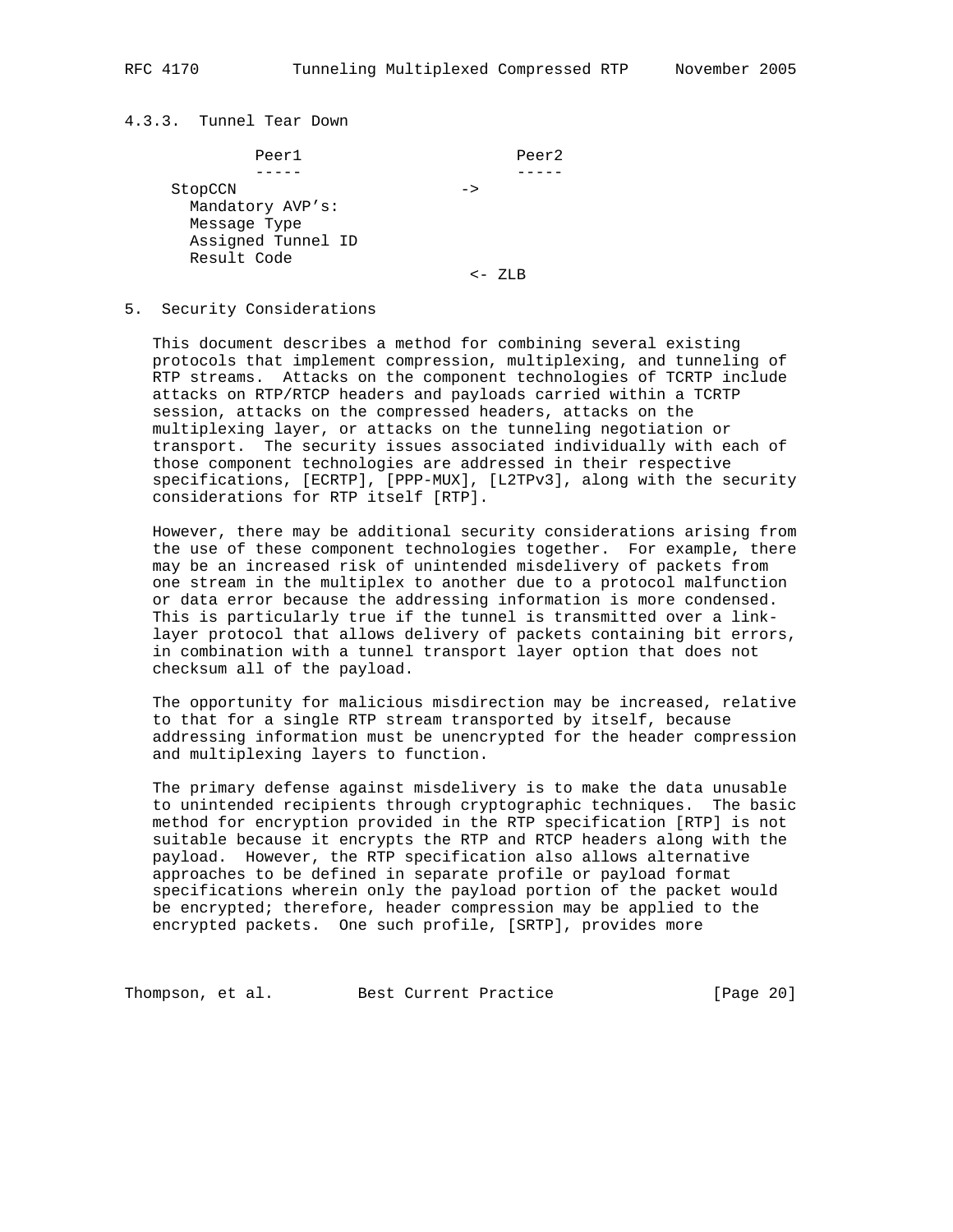sophisticated and complete methods for encryption and message authentication than the basic approach in [RTP]. Additional methods may be developed in the future. Appropriate cryptographic protection should be incorporated into all TCRTP applications.

6. Acknowledgements

 The authors would like to thank the authors of RFC 2508, Stephen Casner and Van Jacobson, and the authors of RFC 2507, Mikael Degermark, Bjorn Nordgren, and Stephen Pink.

 The authors would also like to thank Dana Blair, Alex Tweedley, Paddy Ruddy, Francois Le Faucheur, Tim Gleeson, Matt Madison, Hussein Salama, Mallik Tatipamula, Mike Thomas, Mark Townsley, Andrew Valencia, Herb Wildfeuer, J. Martin Borden, John Geevarghese, and Shoou Yiu.

- 7. References
- 7.1. Normative References
	- [PPP-MUX] Pazhyannur, R., Ali, I., and C. Fox, "PPP Multiplexing", RFC 3153, August 2001.
	- [ECRTP] Koren, T., Casner, S., Geevarghese, J., Thompson, B., and P. Ruddy, "Enhanced Compressed RTP (CRTP) for Links with High Delay, Packet Loss and Reordering", RFC 3545, July 2003.
	- [CRTP] Casner, S. and V. Jacobson, "Compressing IP/UDP/RTP Headers for Low-Speed Serial Links", RFC 2508, February 1999.
	- [IPHCOMP] Degermark, M., Nordgren, B., and S. Pink, "IP Header Compression", RFC 2507, February 1999.
	- [IPCP-HC] Engan, M., Casner, S., Bormann, C., and T. Koren, "IP Header Compression over PPP", RFC 3544, July 2003.
	- [RTP] Schulzrinne, H., Casner, S., Frederick, R., and V. Jacobson, "RTP: A Transport Protocol for Real-Time Applications", STD 64, RFC 3550, July 2003.
	- [L2TPv3] Lau, J., Townsley, M., and I. Goyret, "Layer Two Tunneling Protocol - Version 3 (L2TPv3)", RFC 3931, March 2005.
	- [I.363.2] ITU-T, "B-ISDN ATM Adaptation layer specification: Type 2 AAL", I.363.2, September 1997.

Thompson, et al. Best Current Practice [Page 21]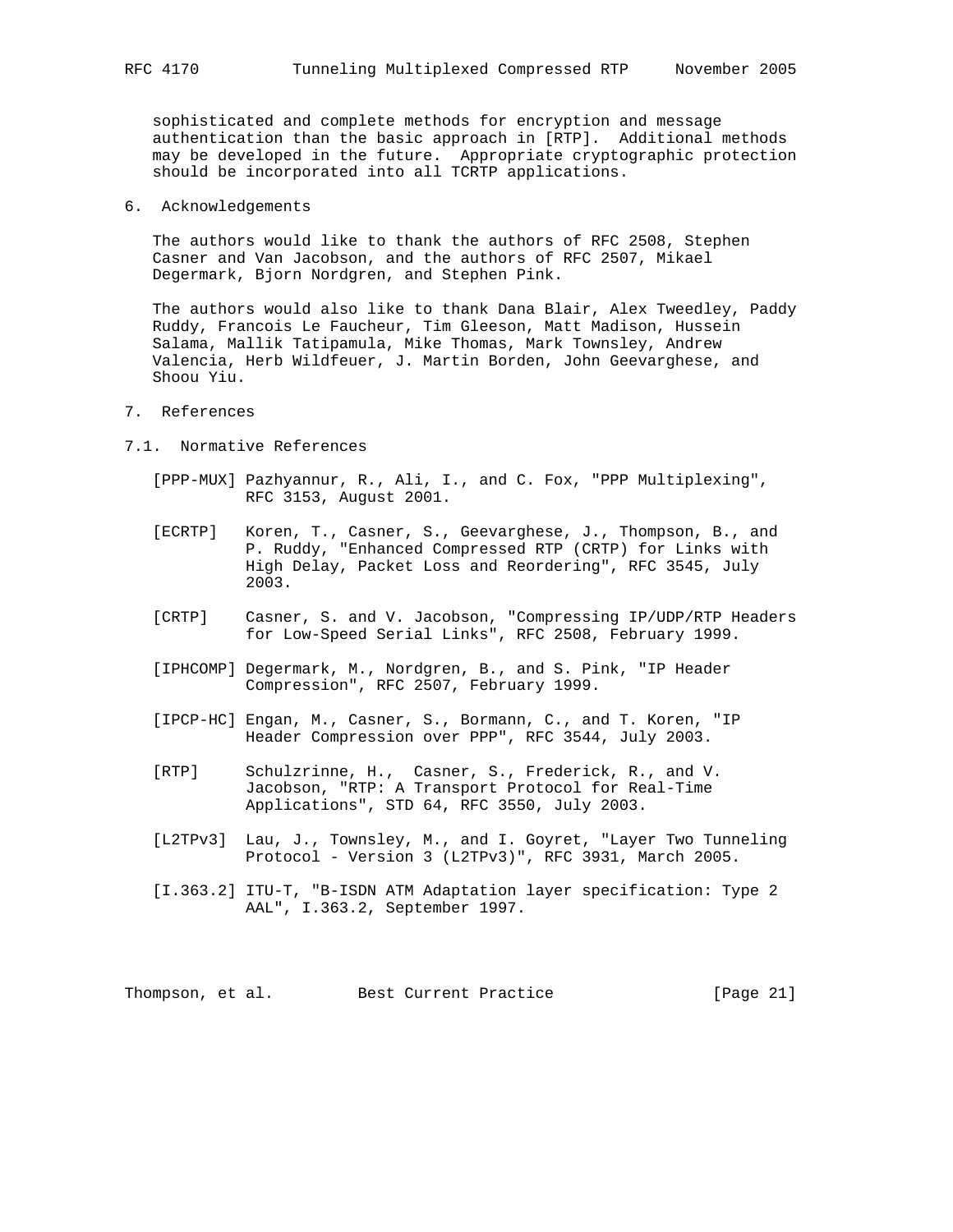- [EF-PHB] Davie, B., Charny, A., Bennet, J.C., Benson, K., Le Boudec, J., Courtney, W., Davari, S., Firoiu, V., and D. Stiliadis, "An Expedited Forwarding PHB (Per-Hop Behavior)", RFC 3246, March 2002.
- [PPP] Simpson, W., "The Point-to-Point Protocol (PPP)", STD 51, RFC 1661, July 1994.
- 7.2. Informative References
	- [SRTP] Baugher, M., McGrew, D., Naslund, M., Carrara, E., and K. Norrman, "The Secure Real-time Transport Protocol (SRTP)", RFC 3711, March 2004.
	- [REORDER] G. Pelletier, L. Jonsson, K. Sandlund, "RObust Header Compression (ROHC): ROHC over Channels that can Reorder Packets", Work in Progress, June 2004.
	- [ROHC] Bormann, C., Burmeister, C., Degermark, M., Fukushima, H., Hannu, H., Jonsson, L-E., Hakenberg, R., Koren, T., Le, K., Liu, Z., Martensson, A., Miyazaki, A., Svanbro, K., Wiebke, T., Yoshimura, T., and H. Zheng, "RObust Header Compression (ROHC): Framework and four profiles: RTP, UDP, ESP, and uncompressed ", RFC 3095, July 2001.

Thompson, et al. Best Current Practice [Page 22]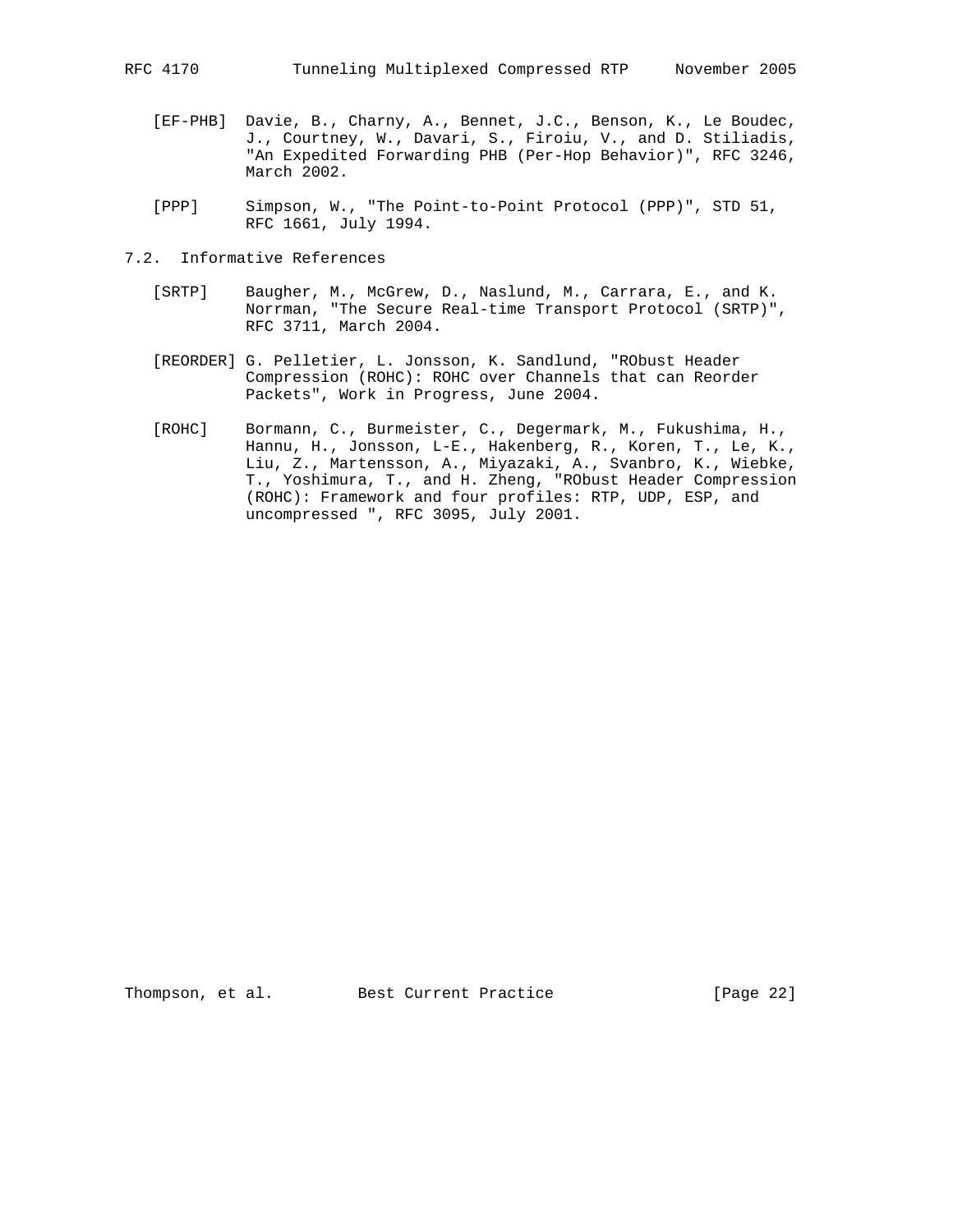Authors' Addresses

 Bruce Thompson 170 West Tasman Drive San Jose, CA 95134-1706 United States of America

 Phone: +1 408 527 0446 EMail: brucet@cisco.com

 Tmima Koren 170 West Tasman Drive San Jose, CA 95134-1706 United States of America

 Phone: +1 408 527 6169 EMail: tmima@cisco.com

 Dan Wing 170 West Tasman Drive San Jose, CA 95134-1706 United States of America

EMail: dwing@cisco.com

Thompson, et al. Best Current Practice [Page 23]